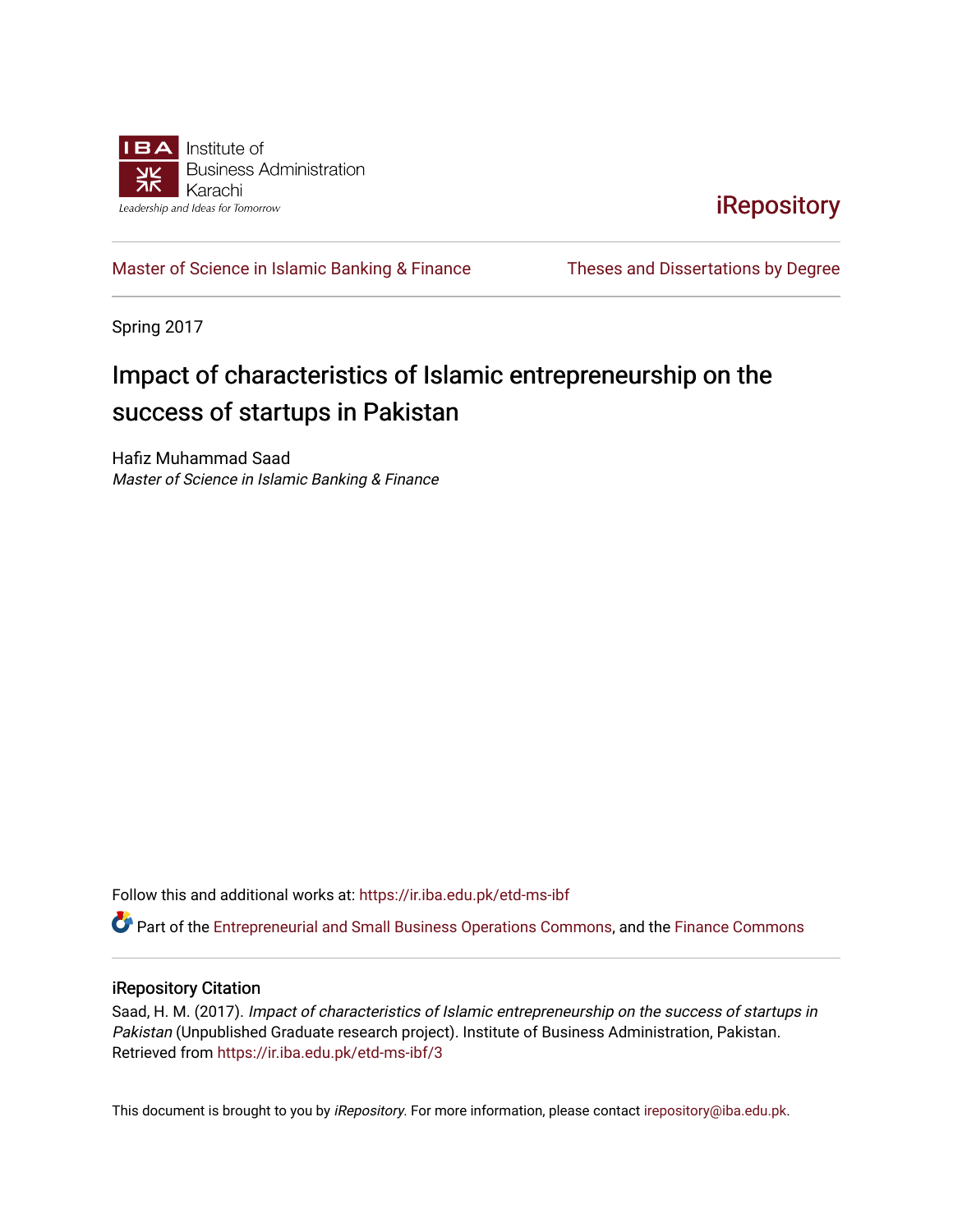

# **IMPACT OF CHARACTERISTICS OF ISLAMIC ENTREPRENEURSHIP ON THE SUCCESS OF STARTUPS IN PAKISTAN**

This Research Project is submitted to the Department of Finance as partial fulfillment of Master of Science in Islamic Banking & Finance degree

by

**Hafiz Muhammad Saad**

Supervised by

#### **Dr. Imran Khan**

Assistant Professor

Department of Computer Science & Center for Entrepreneurial Development Institute of Business Administration, Karachi

Spring Semester 2017 Institute of Business Administration (IBA), Karachi, Pakistan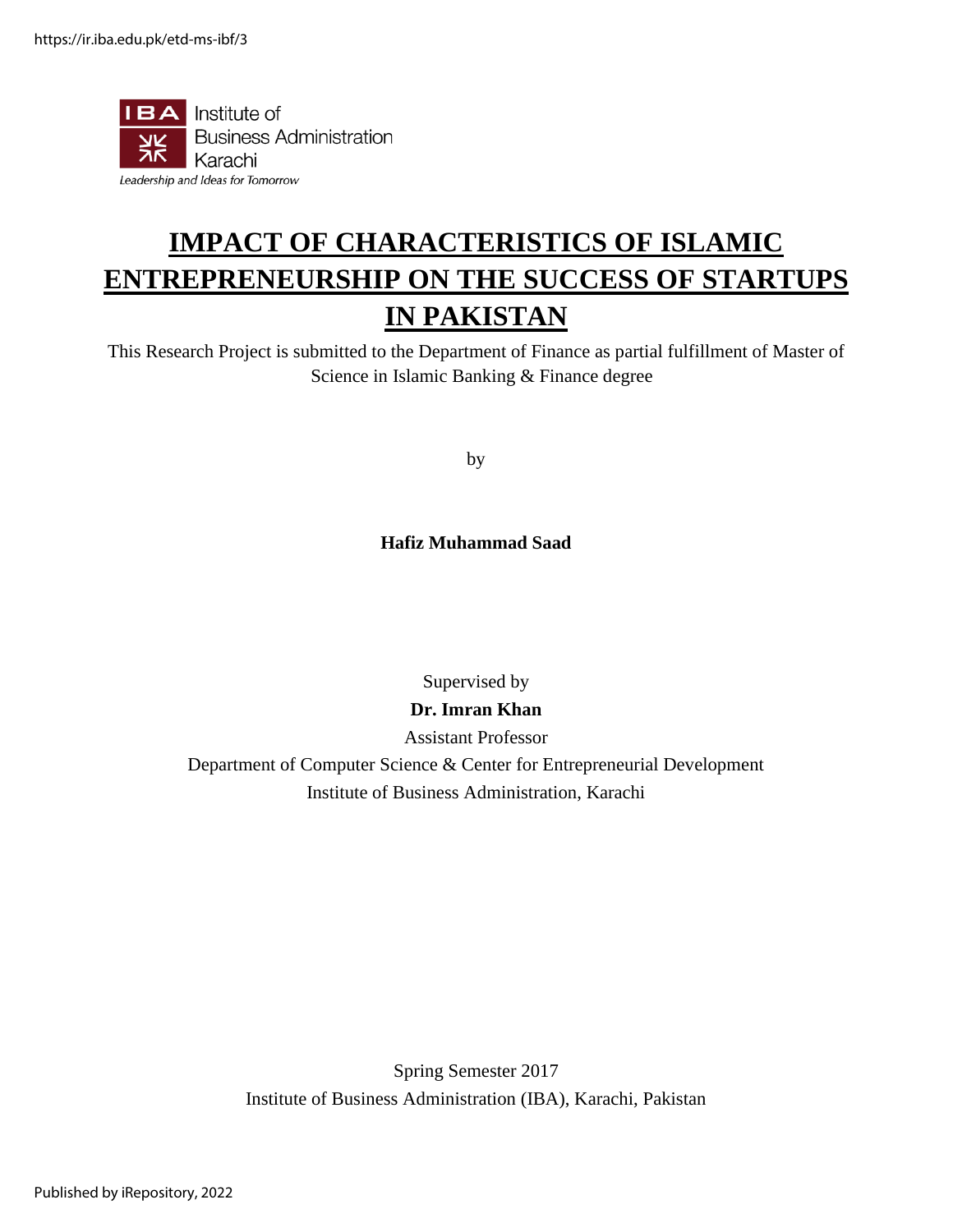

## **IMPACT OF CHARACTERISTICS OF ISLAMIC ENTREPRENEURSHIP ON THE SUCCESS OF STARTUPS IN PAKISTAN**

This Research Project is submitted to the Department of Finance as partial fulfillment of Master of Science in Islamic Banking & Finance degree

by

#### **Hafiz Muhammad Saad**

(Student Number: 13689)

**Committee:**

**Dr. Imran Khan** Supervisor Department of Computer Science Institute of Business Administration, Karachi

> Spring Semester 2017 Institute of Business Administration (IBA), Karachi, Pakistan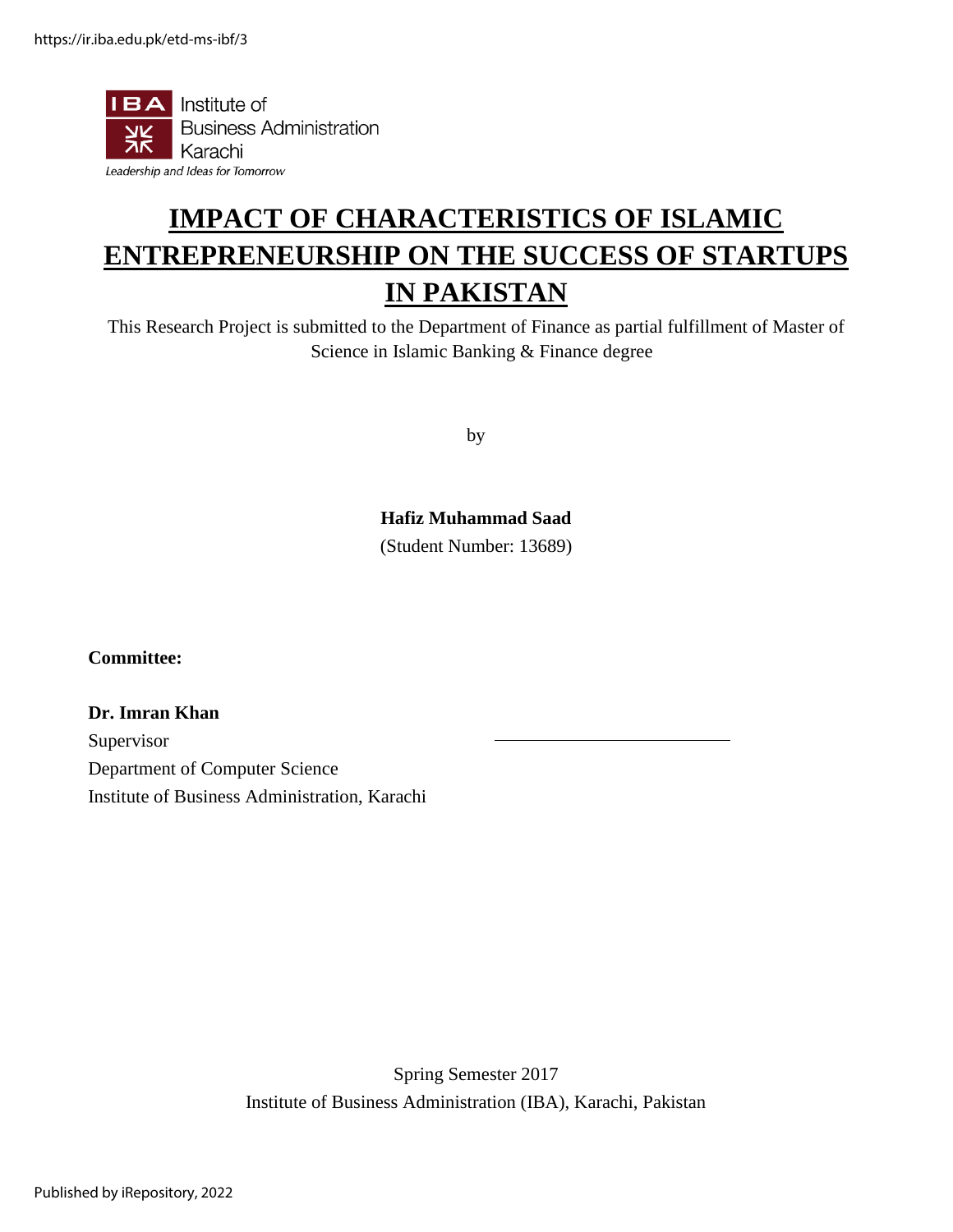### **Dedication**

I dedicate this research project to Allah Almighty, the creator, for giving me knowledge, wisdom, and understanding of my research project. He (SWT) has been my source of strength throughout the MS-IBF program.

I also dedicate this project to my parents and my wife. They really encouraged me to pursue a career in Islamic banking and that was the reason behind choosing this program. They believed in me and supported me to continue my studies and complete my degree on time, despite my fulltime employment.

Thank you for believing in me and keeping me motivated.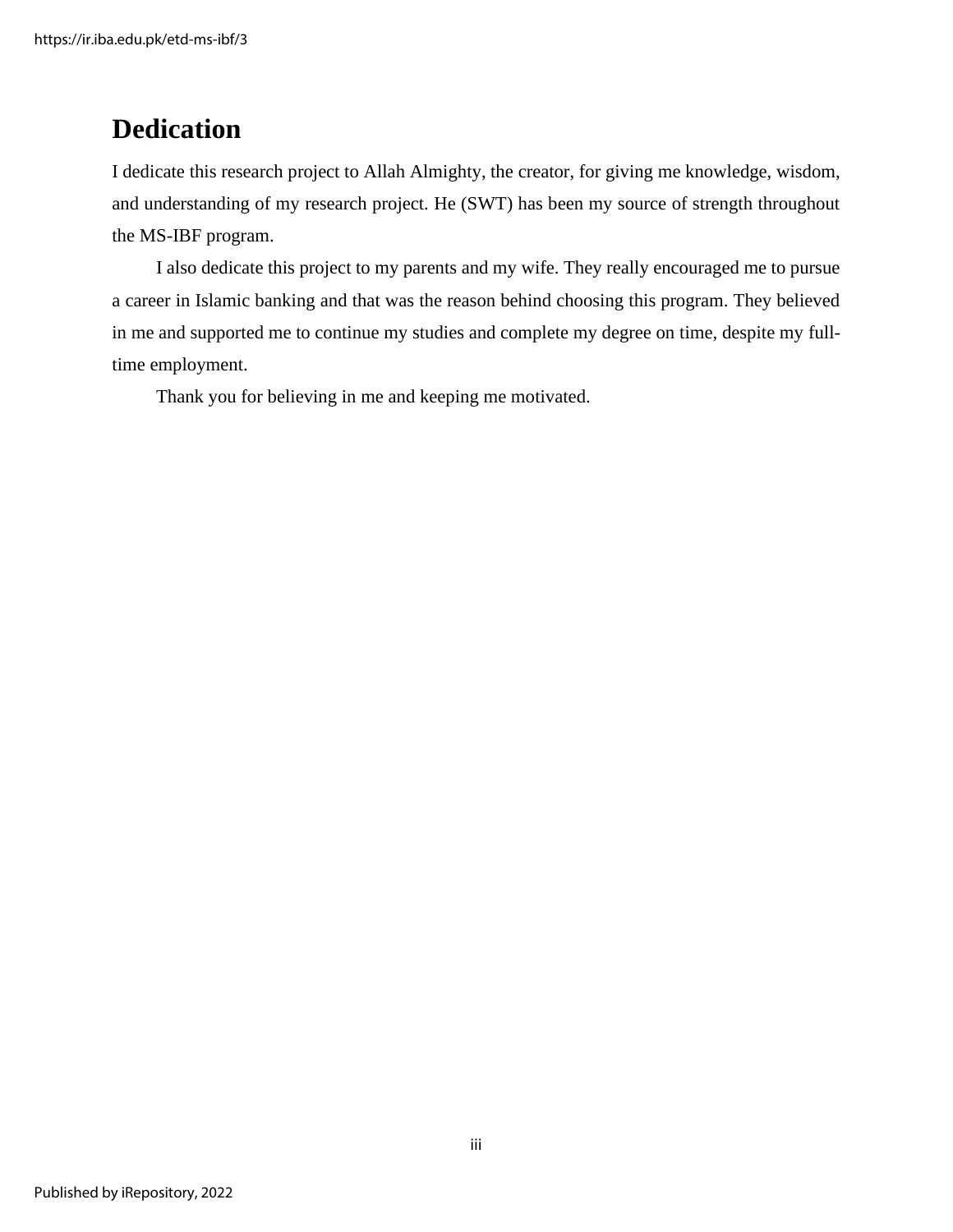### **Acknowledgment**

I would like to express my sincere gratitude to my supervisor Dr. Imran Khan, Assistant Professor, Department of Computer Science & Center for Entrepreneurial Development, Institute of Business Administration Karachi, for his valuable assistance in the completion of my project report. This work has become possible because of his guidance, continuous support, knowledge, and patience.

I am also grateful to Dr. Irum Saba, Program Director, MS Islamic Banking and Finance (MS IBF) for her valuable suggestions, and kind guidance throughout MS IBF program. She has been so kind and encouraging person. I extend my thanks to all my friends who generously helped me during the program.

Last, but not least, I would like to thank my family for their generous support. Without their support and motivation, this has not become possible. Thank you for giving me strength.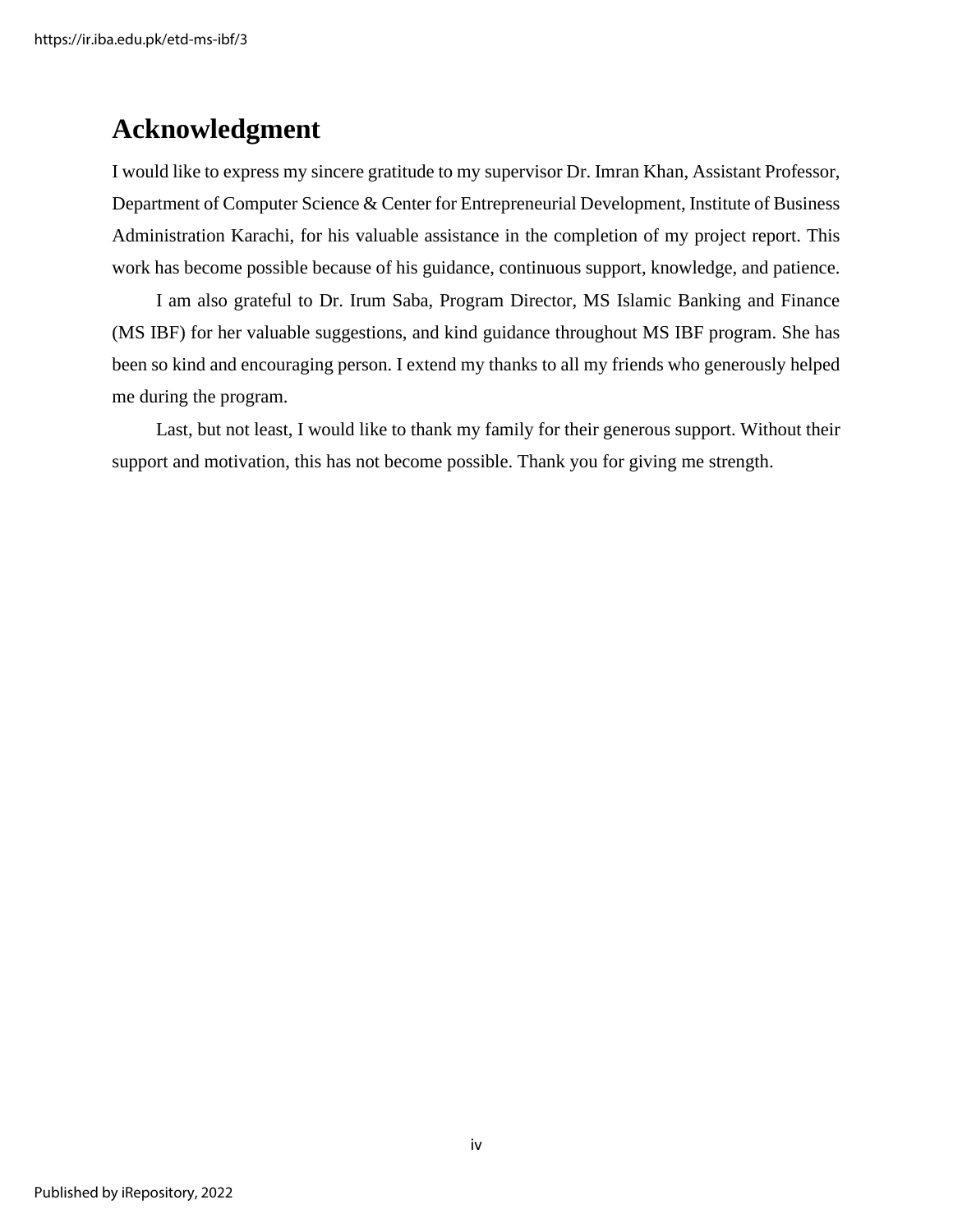### **Table of Contents**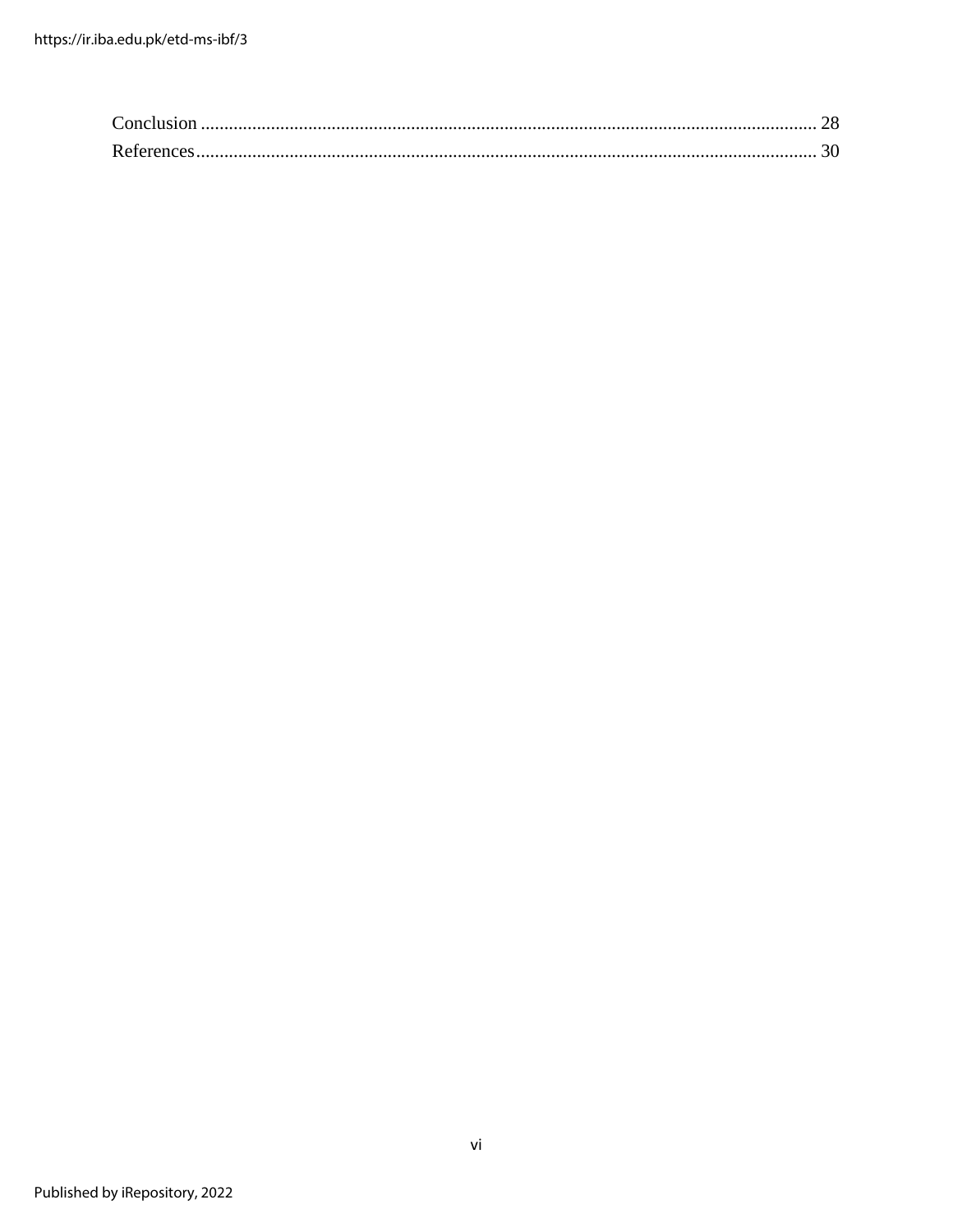# **List of Figures**

| Figure 4: Impact of relevant knowledge and Experience on maintaining work-life balance  24 |  |
|--------------------------------------------------------------------------------------------|--|
|                                                                                            |  |
|                                                                                            |  |
|                                                                                            |  |
|                                                                                            |  |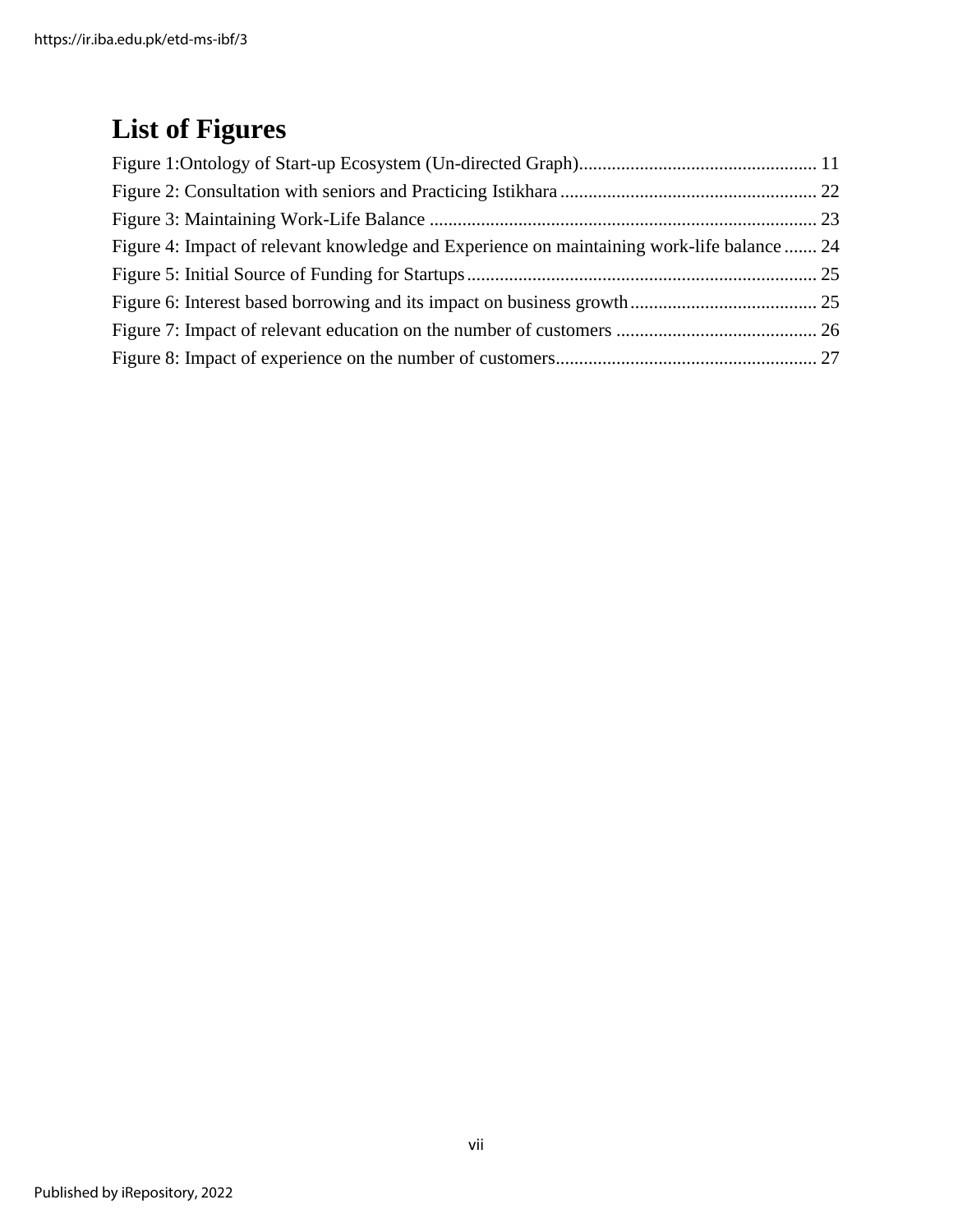### <span id="page-8-0"></span>**Abstract**

This study aims to analyse the impact of characteristics of Islamic entrepreneurship on the success of startups in Pakistan. The variable characteristics of Islamic entrepreneurship are identified as maintaining work-life balance, consultation with seniors, consultation with Allah Pak (Istikhara), relevant education, required knowledge of the business, work experience, initial source of funding, interest based borrowing, always pray, pay zakat and Sadaqahs.

The study method uses examining surveys through questionnaires and interviews. Sixty start-up businesses in Pakistan were selected as a sample for this study. They have been surveyed as case study to find out if their start-up business is successful or not from Islamic perspective and impact of faith based values on their success and failure. The concept of success and failure was also differentiated from Islamic perspective and secular perspective.

This paper also aims to describe the reasons of failures of most start-up businesses by the young entrepreneurs and the business ethics and characteristics of Entrepreneurship in the light of Qur'anic verses and the Ahaadeeth Mubaarakah of Prophet Muhammad's (S.A.W).

The Data Analysis was performed using Tableau for the results and key findings of this study. The results showed that the characteristics of Islamic entrepreneurship collectively impacted on the success of start-up businesses significantly. This finding implied that for the success of start-up from Islamic perspective, entrepreneurs must have all these characteristics.

The theoretical and conceptual implications of this study are expected to be an input for educational institutes for developing Islamic Entrepreneurship programs. The practical implications of this study will help fresh graduates and young entrepreneurs to start businesses successfully by following the characteristics of Islamic Entrepreneurship as laid down in Qur'an and Sunnah.

**Keywords:** Start-up Business; Entrepreneurship; Islamic Entrepreneurship; Faith based values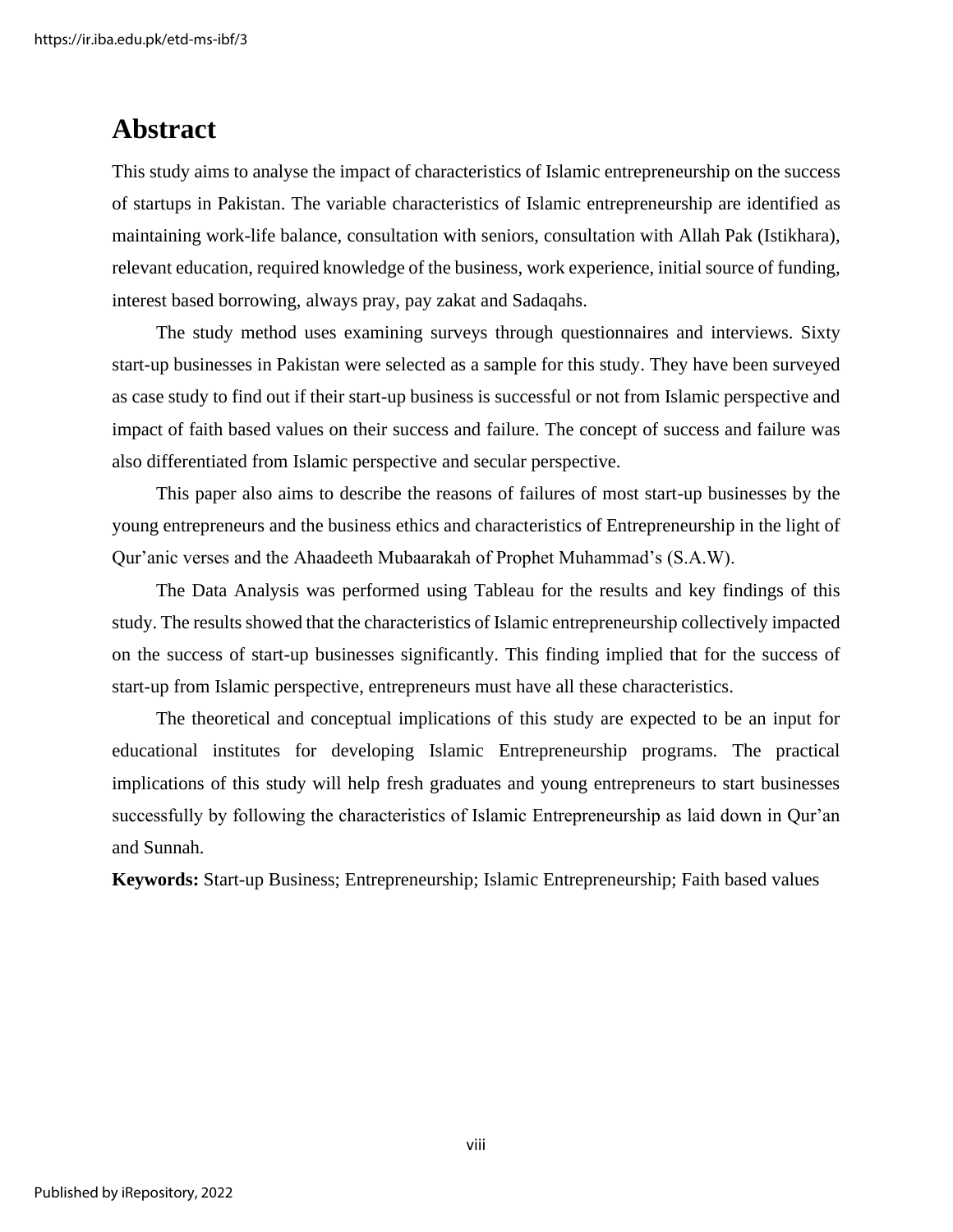# <span id="page-9-1"></span><span id="page-9-0"></span>**Chapter 1 Introduction**

In the past few years, Startups in Pakistan are rapidly expanding and gaining international attention with the success stories one after another. There was only one incubator in Pakistan till 2014 and now around 80+ incubators and accelerators. The Government of Pakistan also instigated national and provincial incubators for startups to promote the new wave of technological entrepreneurship in the country. The universities and educational institutes are also working to promote entrepreneurial careers and taking initiatives to create an environment for fresh graduates to go for the entrepreneurship instead of corporate jobs. (Digital growth and Startup success in Pakistan - By Omar Shah - CEO & Founder COLABS)

Despite the government efforts on the promotion of startups in Pakistan, as per the 3rd global start-up ecosystem report on the global perspective of Startup ecosystem and country-wise performance presented by Start-up Blink, Pakistan is still falling behind many other countries like India, South Africa, and Azerbaijan who have improved significantly.

For a successful entrepreneur, one needs to understand that the success of an entrepreneur will mainly depend on how he connect and emotionally engage with other people (Edward D. Hess, Katherine Ludwig - 2020)

There is another term related to entrepreneurship introduced recently around 50 years back, i.e; social entrepreneurship (Drayton, 2002). When we study social entrepreneurship, it was found that this topic has not received much attention in the previous researches (Dacin et al. 2011; Nichols 2006; Pless 2012). Mair and Marti defines social entrepreneurship as the entrepreneurial activity which generally evolves with the entrepreneurship combining with the social work (Mair and Marti - 2006). Social entrepreneurship was defined by Austin as "entrepreneurial activity embedded with a social purpose." (Austin et al  $-$  2006). Few scholars have also considered that ethics and entrepreneurship are interrelated (Harris et al. 2009; Wempe 2005)

A prevalent form of faith-based organizations have been performing social activities since many years like Churches and non-profit charitable institutions (Dees, 1998). However, for-profit organizations also perform social activities in the name of corporate social responsibilities etc. which are some-how beneficial for the society and they are able to achieve "the double bottom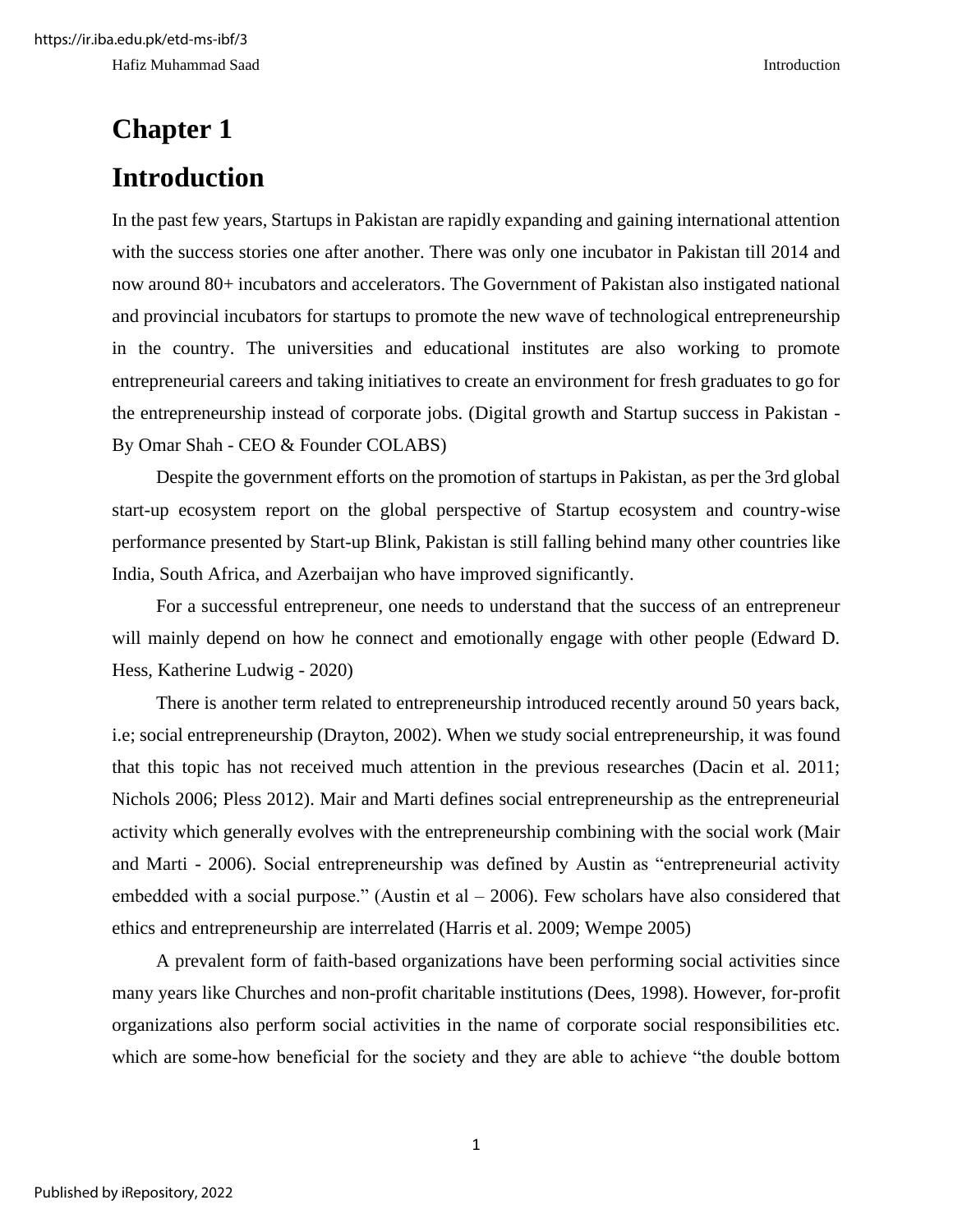line" by contributing towards the society along with achieving financial objectives as well (Emerson & Twersky, 1996).

In previous studies, many Christian scholars have considered faith, church, business and social entrepreneurship and claimed that for the alleviation of many social ills and to break the cycle of poverty among underprivileged regions of the world, Faith-based social entrepreneurship has the ability to play an important role (Christiansen, 2008; Rundle & Steffen, 2003; Tunehag, 2009).

The study of the Entrepreneurship from Islamic perspective and its impact on the society has now become really important, because Muslim are now 23% of the world's population and Islam is the 2nd Largest Religion in the world and expected to grow 26% of the world population by 2030 (Pew Research Centre, 2011). Jafar Jafari projected that the Muslim population in the world to grow by about 35% between 2010 and 2030 to 2.2 billion (Muslim world and its tourisms[, Jafar](https://www.sciencedirect.com/science/article/abs/pii/S0160738313001199#!)  [Jafari, Noel Scott,](https://www.sciencedirect.com/science/article/abs/pii/S0160738313001199#!) 2014). Since Islam is a complete code of life, so it is very important for many Muslims and play vital role in their life (Pew Research Centre, 2012).

A very famous Hadith narrated by Al-Bukhari; "The Prophet (Peace Be Upon Him) is asked by the Hazrat Gabriel (A.S.) about Islam, Iman, and Ihsan and explains that Islam is the testimony that there is no God but Allah, that Muhammad is His messenger, to perform prayers, to pay Zakat, to fast in Ramadan and to make the pilgrimage if able to do so. Iman is the belief in Allah, His angels, His books, His messengers, the last day and divine destiny. Ihsan is to worship Allah as if you see Him, while not seeing Him, although He sees you". The characteristics of Islamic Entrepreneurship are linked to these beliefs and submission to God".

Islamic Entrepreneurship is the composition of two concepts, i.e; Islam and Entrepreneurship and based on three interrelated pillars: the entrepreneurship, socio-economic/ethical values, and faith-based values (Ali Aslan Gümüsay, 2014). Islam is a complete code of life. It discusses all spheres and fields of human life including Aqaaid (Belief System), Ibadaat, Muamalaat and Ikhlaqiat. All Muslims are expected to live their lives in all aspects in accordance with the Qura'an, Sunnah and Shariah Law. When we study Islam, we find that Ibaadat clearly reflects Man to God activities and we find very clear instructions in sources of Shariah (Quran, Sunnah, Ijma & Qiyas) related to Ibadaat including what, when, how and how much to do. On the other hand, Muamalaat reflects Man to Man activities which includes Political, Economic and Social Muamalaat as well and a large volume of Fiqh and sources of Shariah describes Muamalaat.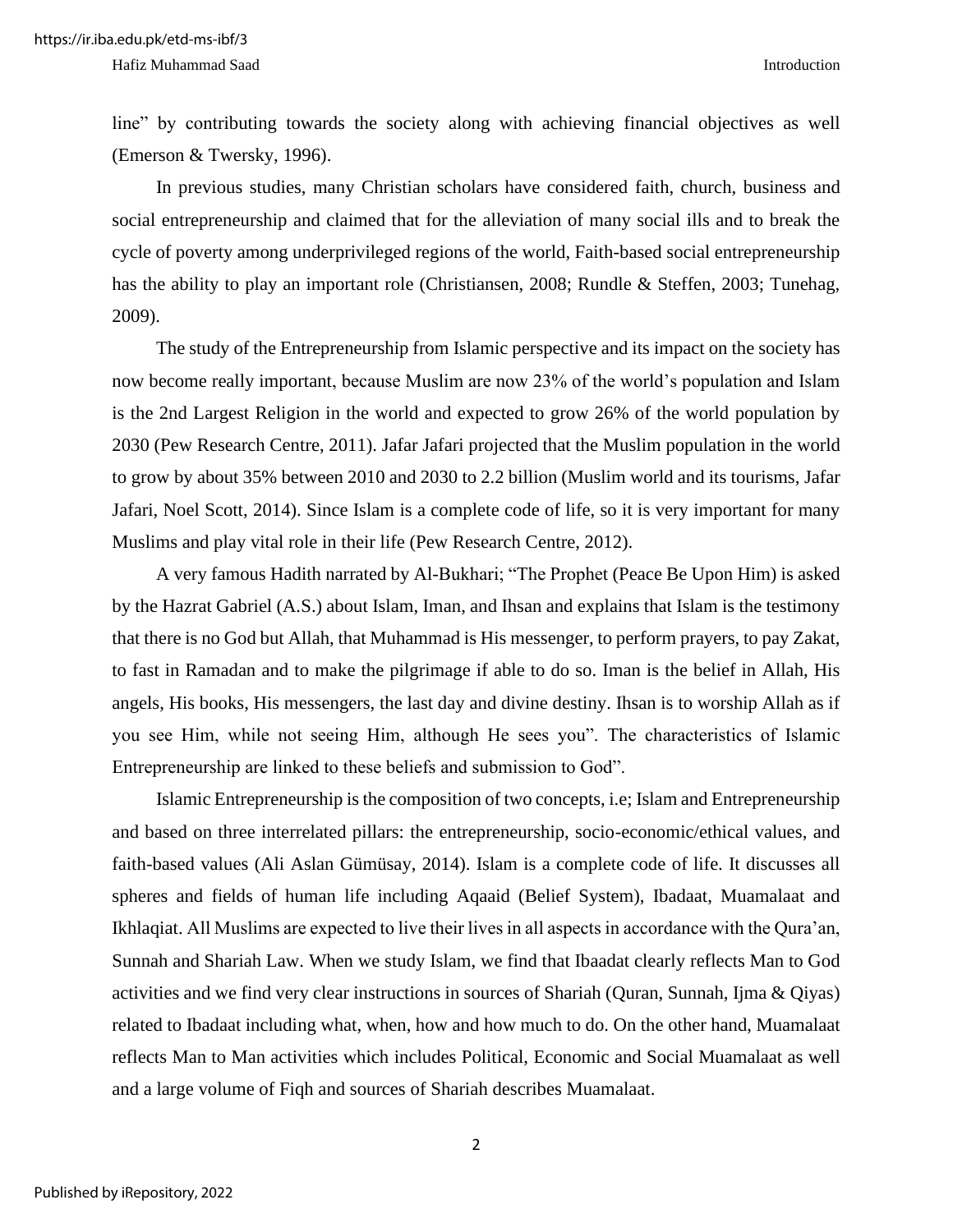Entrepreneurship is a worship in Islam, if the entrepreneur activities performed as per the guidelines of Shariah keeping the notion of Halal and Haram (Machmud, A., & Hidayat, Y. M., 2020). In Entrepreneurship from Islamic perspective, the final ownership lies with Allah (Quran 24:33) with humans as caliphs and trustees (Quran 2:30; 57:7). Entrepreneurship is part of Islamic Economic System. Islamic Entrepreneurship perform as a vehicle towards global acceptance of the Islamic Economics System (Kuran, 1993; Rudnyckyj, 2009). The fundamentals and characteristics of Islamic Entrepreneurship are taken from the Quran and Sunnah.

When entrepreneurs, particularly Muslim Entrepreneurs participate in business activities, so it is also anticipated that they should do all their financial dealings and transactions in accordance with the Shariah Law. Islam emphasizes on the importance of doing business activities which involves trading and manufacturing. The basic framework of entrepreneurship in Islam is based on taqwa (Machmud et al., 2018). In addition to taqwa, there are other elements and guidelines as well that supplement Islamic Entrepreneurship covering law of contracts and business ethics, which are mainly differentiated by the notion of Halaal and Haraam (permitted and prohibited respectively) in the light of Shariah law.

After the Islamization of knowledge movement in 1970s and 1980s, Islamic Entrepreneurship has concentrated on adopting and adapting entrepreneurship for Muslimmajority countries and this development of looking economics, business and finance with Islamic lens is some-how linked with that movement through the International Institute for Islamic Thought. Theories on Islamic economics (Chapra 1992, 2000; Naqvi 1994; Siddiqi 1981) and Islamic finance (Usmani 2001; Zaher and Hassan 2001) are now became part of a strong valuebased development agenda.

The financial side of any business is very important for entrepreneurs but particularly, when we study about financial dealings in Islamic context, so we find that Islam denominates the specific prohibitions for all financing and investment of business activities. These prohibitions include Riba (Interest), Gharar (Uncertainty), Qimar/ Mayser (Gambling) and dealing in Haram goods and services. Islam also highlights the importance of business activities that are beneficial for the society and at the same time limits us to avoid the activities that are harmful for the society in any manner.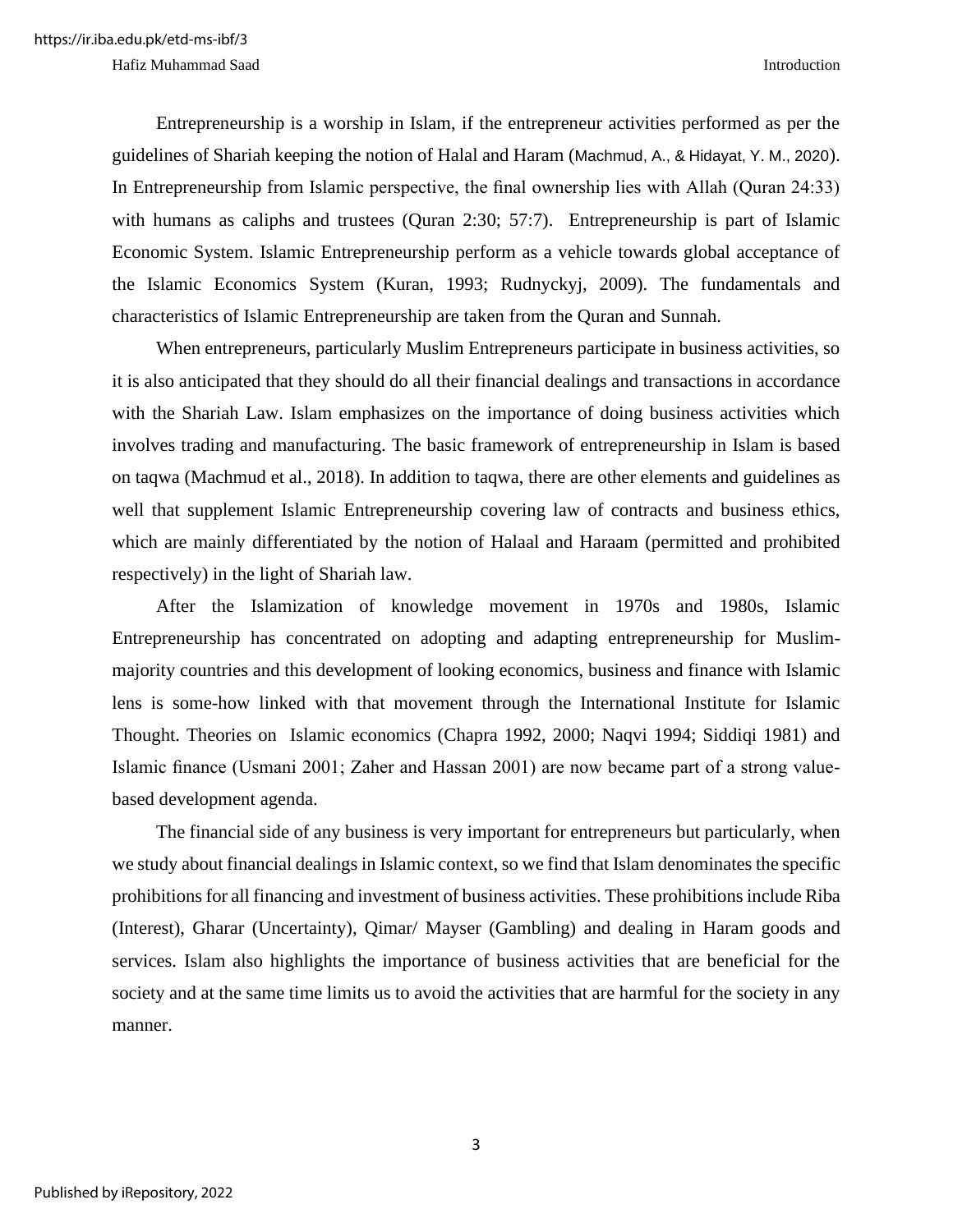For the success of a start-up business, many factors such as legal system, taxes, subsidies, education and experience are important that may help in shaping the business environment and making changes that lead to growth (Feldman 2014).

There are several factors which influence the success of start-up businesses, which includes vision, ability of taking risk, formulating the business plan, working hard, and building relationship with all the stakeholders (Steinhoff & Burgess, 1993). Success is defined in various ways, some define success as the process of achievement, and some define as outcome (Whipple & Frankel, 2000). Business success is the aim of every start-up (Bhide, 1996; Mariotti & Glackin, 2007; Reijonen & Komppula, 2007). A business is considered successful, when its current results have increased from the previous results. Many scholars have studied the relationship between entrepreneurial characteristics and success of businesses (Szonyi et al., 1983, Hofer & Sandberg, 2003; Harefa, 2007, Kaufmann & Dant, 1998; Venkataraman, 2002).

Although, business success is an integral part for an entrepreneur, but from Islamic perspective success cannot be considered simply by material reward, but it must involve socioeconomic and metaphysical achievement—which is both in this world as well as in the hereafter. In other words, to achieve material and spiritual well-being and satisfaction is success and termed as falah (Beekun 1996, p. 1).

Since the Muslim market is increasing and in order to respond the demand, the entrepreneurs are developing new products and various conferences on different platforms have also started focusing towards the awareness of Islamic finance and characteristics of Islamic entrepreneurship and its impact on the economic system.

The impact of entrepreneurial characteristics and its relationship with business success has been broadly studied (Szonyi et al., 1983, Hofer & Sandberg, 2003; Harefa, 2007, Kaufmann & Dant, 1998; Venkataraman, 2002) but there are not many studies on characteristics of Islamic Entrepreneurships. Most of the previous researches focused on economic aspects (Casson, 2003), and social perspectives (Shapero & Sokol, 1982) but with respect to religion or Islamic perspective, very little research done.

Entrepreneurs often make same avoidable mistakes which resulted in Start-up failure. Most start-ups fail because of lack of focus and lack of knowledge about the market. Failing to communicate effectively is another important reason of failure (David Feinleib, 2011)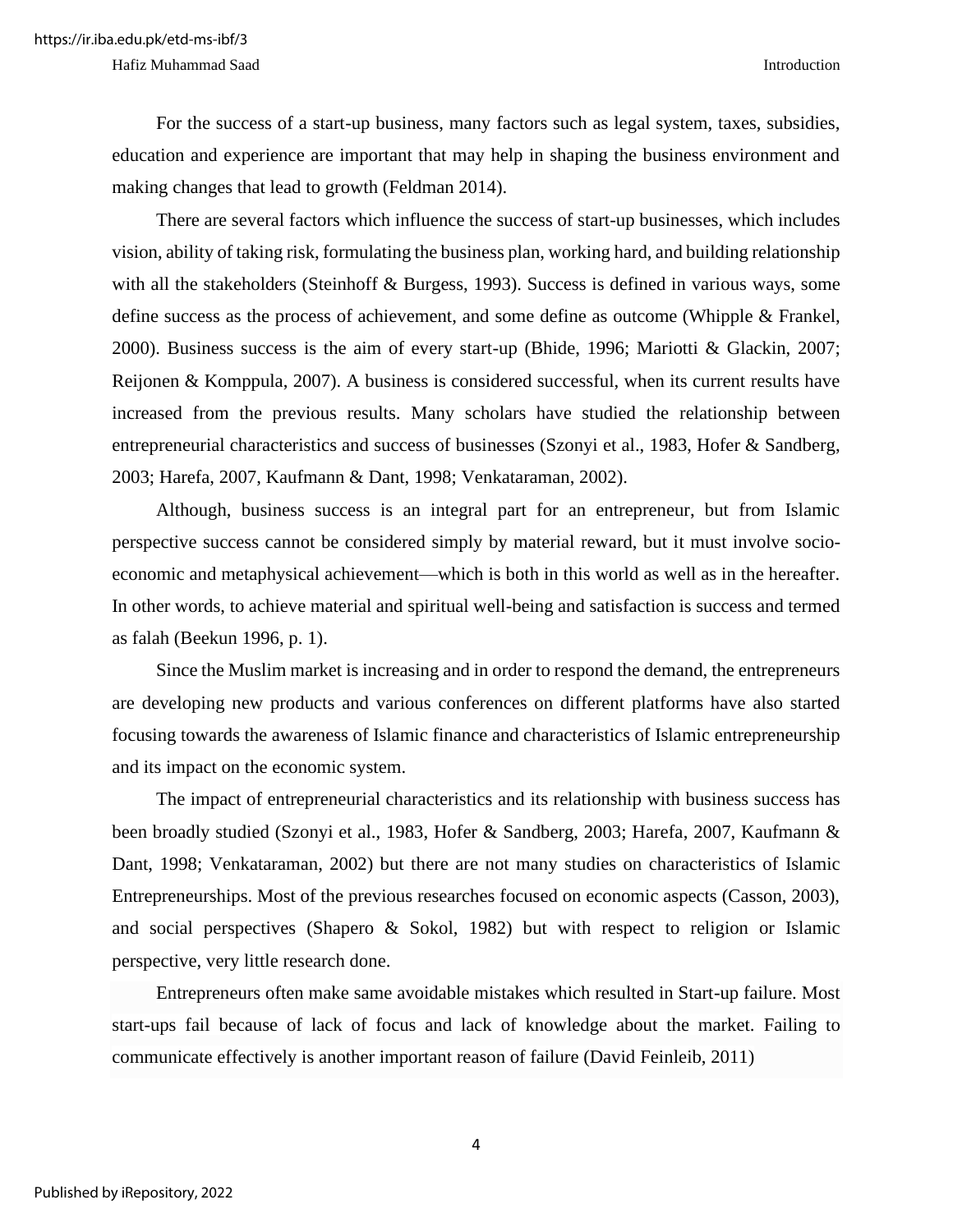This research will cover mainly the faith based values by Muslim entrepreneurs and addresses the deficiencies of previous researches and targets to examine the impact of the characteristics of Islamic entrepreneurship on the success of startups in Pakistan.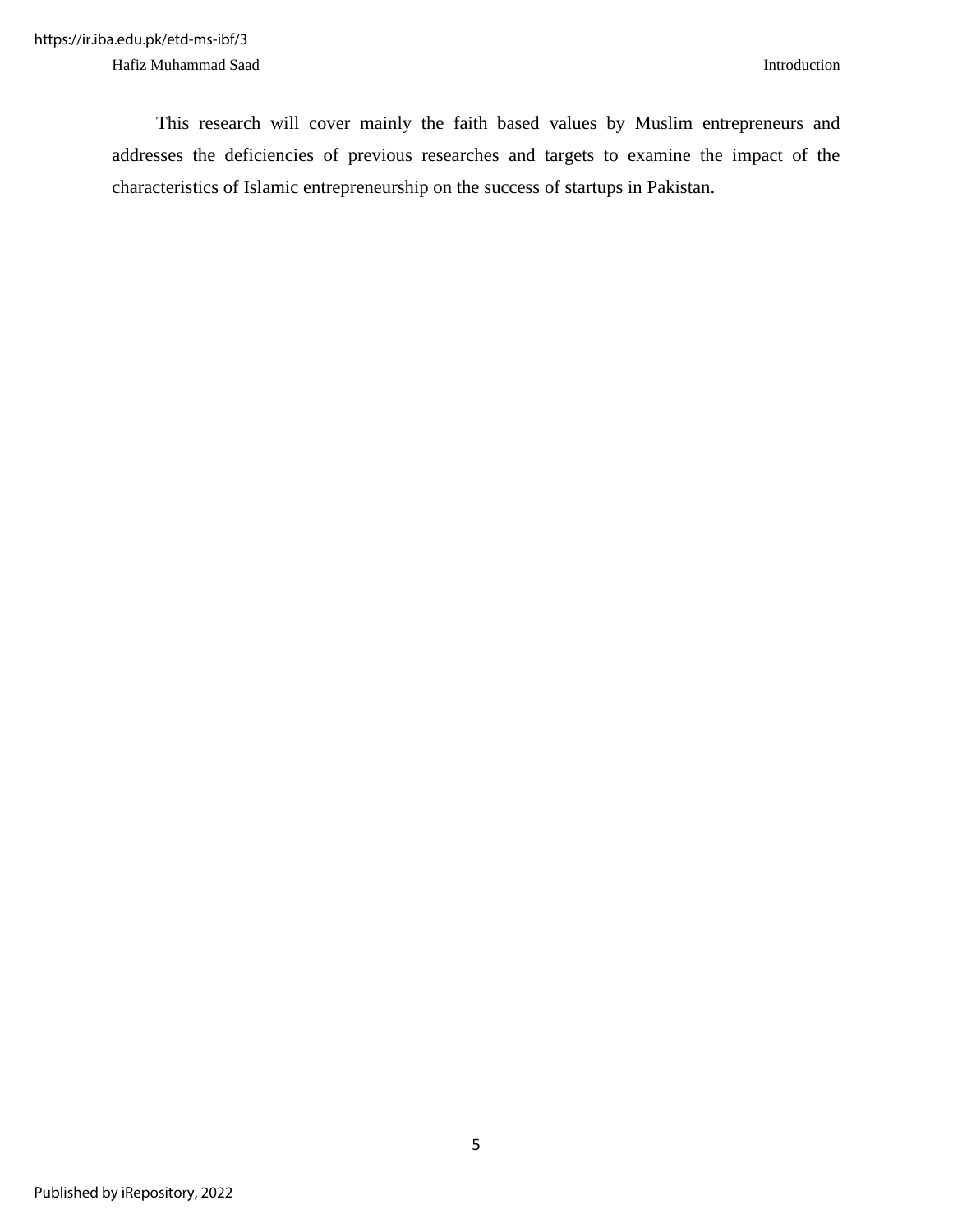# <span id="page-14-0"></span>**Chapter 2**

### <span id="page-14-1"></span>**Literature Review**

Since many researchers and writers write on this subject, so we can find many definitions of entrepreneurship. "Profits from bearing uncertainty and risk" (Knight, 1921), "Creation of new organizations" (Gartner, 1985), "A dynamic process of vision, change and creation" (Kuratko & Hodgetts, 2004).

From the above definitions, we can find the below common elements and characteristics of entrepreneurship:

- Profit Earning
- New initiatives and innovations
- Creating business and organizations
- Process of change, creation and innovation

How entrepreneurs manage themselves are concerned with the personal skills of an entrepreneur (Harefa, 2007). How entrepreneurs handle relationships are concerned with Social Skills and for a successful entrepreneur both skills are required.

Three broad categories of characteristics related to personality have been identified in the previous researches: (1) the personal values like duty, responsibility, honesty, and moral & ethical behavior; (2) risk-taking tendency; and (3) the need for achievement.

When we see the characteristics of entrepreneurship so many of these relates to behavior and personality which develops over the time, primarily from their early education and through relationships with parents and teachers. Many values including both faith based and ethical values, raised and developed in one's family, school, community, and culture and those values stay with them for a lifetime and support them to become a successful person or an entrepreneur. No doubt, risk-bearing is one of the key factor in the entrepreneurship ecosystem but these personal values play a vital role towards the way an individual actually behaves and will be expressed regardless of the circumstances.

According to John Stuart Mill, risk-taking is the key factor in distinguishing entrepreneurs from managers (Mill 1984). Some researchers suggested that entrepreneurship primarily involves identification, evaluation, mitigation of risk (Palmer 1971). The risks involve not only financial success, but career growth and family life (Liles 1974, Sarachek 1978). According to Schumpeter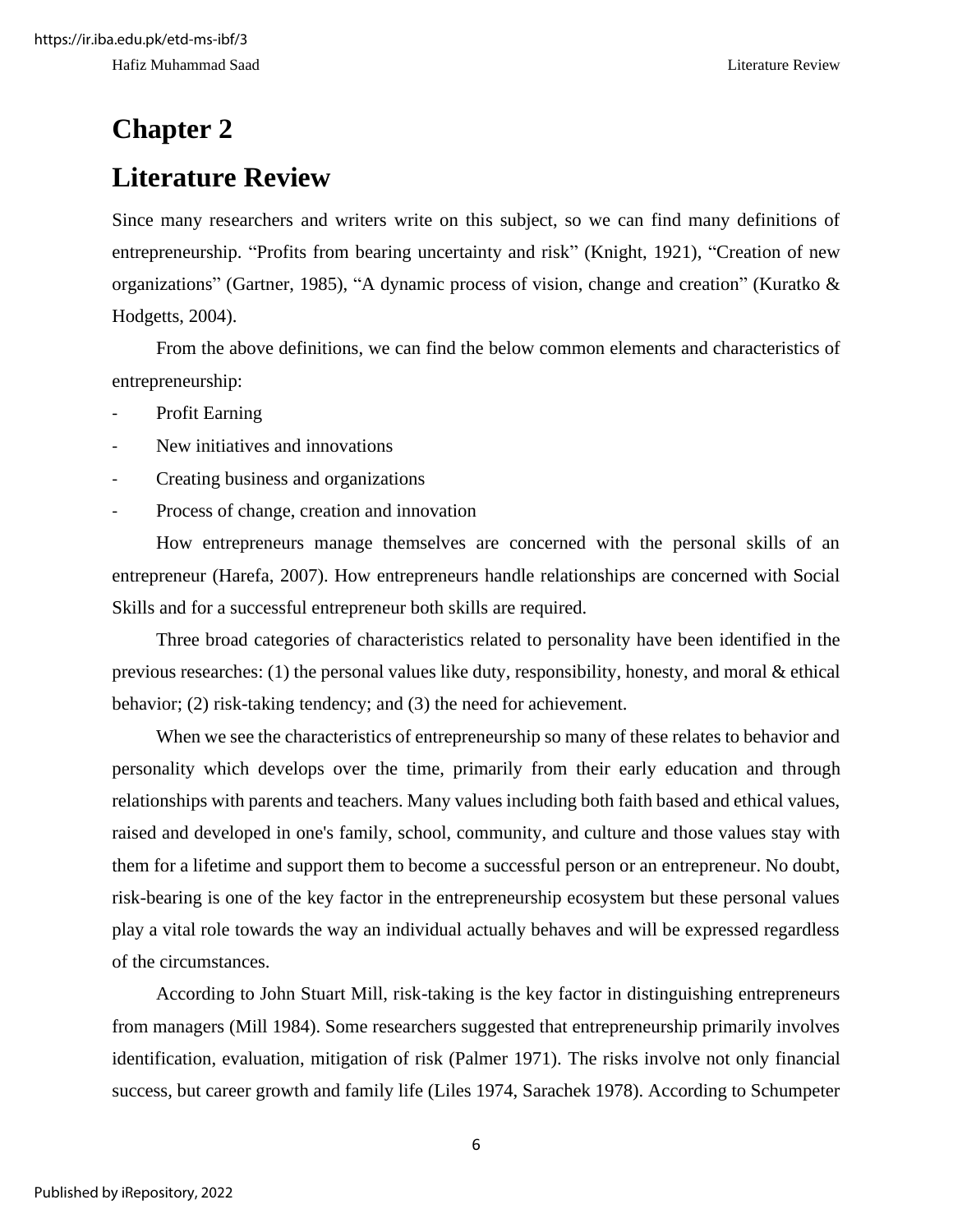Hafiz Muhammad Saad Literature Review

(1934), risk-taking is inherent in ownership and since entrepreneurs are not necessarily the owners, so they are not always risk-takers. According to this school of thought, risk-taking is not a desire of an entrepreneur to try his gambling skills, but entrepreneurs prefer to take moderate risks in situations where they have some degree of control or skill in realizing a profit. They usually avoid taking high risk or certainty (McClelland 1961, McClelland and Winter 1969). Many studies of the subject included risk-taking as an important characteristic of the entrepreneur.

The need for achievement is a specific value broadly believed by individuals in certain cultures. The individuals who have learned the value of productiveness and sincerity in the process of growing up are most likely to have a willingness to work hard and achieve something significant.

Islam encourages certain types of financial contracts, especially partnerships such as Mudarabah and Musharakah. Mudarabah is a special kind of Partnership where one person participates with his capital, called Rab-ul-Mal, and other person participates with his efforts, called Mudarib and they both share the profir in an agreed manner i.e; the percentage of actual profit to be earned by the business. The reference of this type of partnership is derived from Sunnah, where Hazrat Muhammad (S.A.W) established a contractual relationship with Hazrat Khadija (R.A.) on the basis of Mudarabah.

Islam itself is an "entrepreneurial religion" (Kayed and Hassan 2010) since it encourages trading and entrepreneurial activity, i.e., opportunity pursuit, risk-taking and innovation. Allah pak says in Qura'an: "But seek the abode of the Hereafter in that which Allah has given you, and forget not your portion of the world, and be kind even as Allah has been kind to you, and seek not corruption in the earth; for Allah loves not corrupters." (28:77)

A saying of the prophet narrated by Ahmad: "Even when the day of judgement approaches, if anyone has a plant in hand, he should quickly plant it."

Business success is the aim of every entrepreneur (Bhide, 1996; Mariotti & Glackin, 2007; Reijonen & Komppula, 2007). According to Whipple & Frankel, success is the process of achievement; on the other hand, some define success as an outcome (Whipple & Frankel, 2000). From Islamic perspective, the characteristics of successful entrepreneurs are not only measured in terms of an outstanding performance in the business or success as a manager and higher profits earned but the successful entrepreneurs are the individuals who successfully comply with the Islamic values and guidelines in all aspects of life. Thus, the entrepreneurs who always comply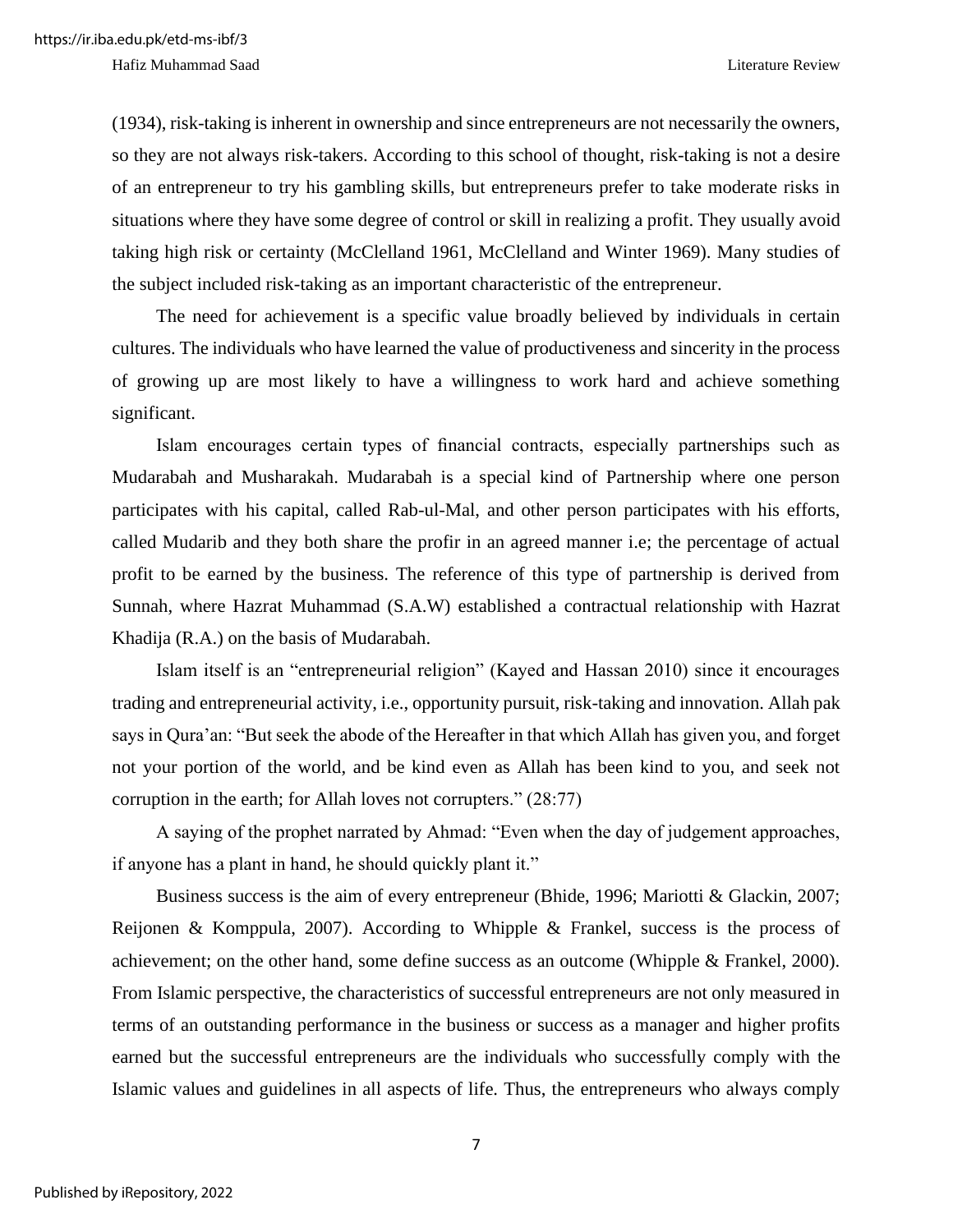with the commands of Allah S.W.T., will always receive guidance and taufiq from Allah S.W.T. This is mentioned by the Qur'an, Allah says which means:

"Is it they who would portion out the Mercy of thy Lord? It is We Who portion out between them their livelihood in the life of this world: and We raise some of them above others in ranks, so that some may command work from others. But the Mercy of thy Lord is better than the (wealth) which they amass." (al-Zukhruf:32)

Prophet Muhammad said, which means:

What is the best search? He said the meaning: "People who work with their hands and every transactions are clean." (al-Badhar)

Therefore, it is clear that our Deen, Islam calls for every believer engaged in trading to practice the values in all financial dealings. So the values described by Islam need to be understood and practiced by the Muslim entrepreneur, since it is now clear that the entrepreneurial practices are part of understanding Islam. (Shuhairimi Bin Abdullah (2013) - The characteristics of Successful Entrepreneurs from Islamic Perspective)

The definition of success from Islamic perspective is termed as "al-Falah". According to Muhammad Akram, al-Falah refers to be successful in the world and the life hereafter. (Muhammad Akram (2003) Islamic Economics and Finance: A Glossary, h: 60.)

As per the framework of Islamic entrepreneurship, successful entrepreneurs are those individuals who have strong faith and high commitment to the Islamic values in every aspect of life. (Shuhairimi Bin Abdullah (2013) The characteristics of Successful Entrepreneurs from Islamic Perspective)

This assertion phrased by the Qur'an,

"And He provides for him from (sources) he never could imagine. And if anyone puts his trust in Allah, sufficient is (Allah) for him. For Allah will surely accomplish His purpose: verily, for all things has Allah appointed a due proportion." (al-Talaq:3)

Rasulullah S.A.W. says: "Verily Allah likes three things for you and He disapproves three things for you. He is pleased with you that you worship Him and associate nor anything with Him, that you hold fast the rope of Allah, and be not scattered; and He disapproves for you irrelevant talk, persistent questioning and the wasting of wealth." (Muslim)

Based on the above Hadith, it was clear that the Prophet Muhammad (Peace Be Upon Him) instructed his followers to always put the interests of religion first rather than anything else.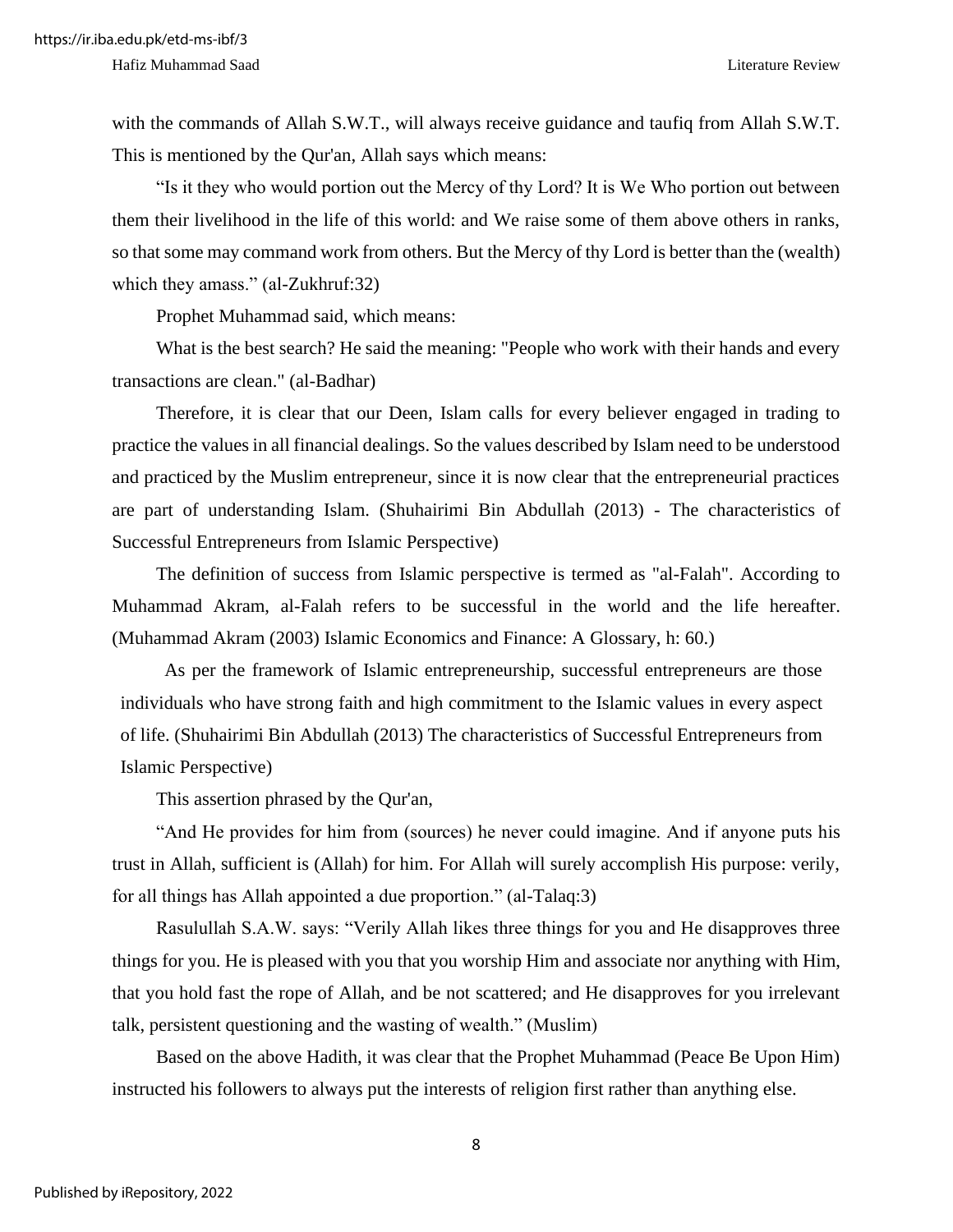Hafiz Muhammad Saad Literature Review

Sudin Haron conducted a research and he found that a successful entrepreneur is always grateful for what he has been awarded and for all the blessings he has. (Sudin Haron (1990) Ke Arah Menjadi Usahawan Berjaya,p : 156.)

Successful entrepreneurs are those who also always focus to their responsibilities towards dependents or family members. Since they are not only successful as a businessman, but at the same time they are leaders of family members.

Entrepreneurship in Islam is considered as Ibada'at and the reward of the same will be granted by Allah (SWT), if implemented according to the divine commandments and guidelines (Nur Suhaili Ramli). Islamic Entrepreneurship is a part of Islamic Economic System and must operate under the sphere of this system (Kuran, 1993; Rudnyckyj, 2009).

Successful entrepreneurs from Islamic perspective are different from what we normally have the perception of a successful entrepreneur. The definition of success from Islamic perspective is to receive the rewards given by Allah SWT through a series of planned processes that involve right intention, sincere prayers and hard work. Failure is something that allows to improve oneself and to make more better decisions. (Prochaska et al., 1994).

The Prophet Muhammad's (Peace be Upon Him) was a successful entrepreneur. He did the trading business with Hazrat Khadija (R.A.) based on Mudarabah Partnership, where The Prophet Muhammad (Peace Be Upon Him) was Mudarib and Hazrat Khadija (R.A.) was Rab-ul-Mal. And the business and entrepreneurship strategy he (Peace Be Upon Him) followed is based on nothing but being honest, fair, friendly, capable and helpful (Hafidhuddin, 2006). His (Peace be Upon Him) success being an entrepreneur and trader was based on Sadaaqat and Amanat, as well as relevant knowledge and skills (Khan et al., 2010).

The success of an entrepreneur from Islamic perspective depends very much on his personal integrity in his business dealings, and at the same time avoiding the wrong business practices that contradict the Shariah Law (Zulkifli & Saripuddin, 2015; Abdullah & Mikail, 2013; Anggadwita et al., 2017). For being a successful entrepreneur from Islamic perspective, he must possess the characteristics that are in accordance with the teachings of Islam like Honesty, Trust, Taqwa, Tawakkal and Gratitude (Yunus et al., 2019).

According to Bhuiyan, (1996) Islamic entrepreneurship develops, when entrepreneurs play their role in the society without negotiating on Islamic values to develop a peaceful and prosperous society. So an Islamic entrepreneur does the job of initiating, planning, guiding and controlling in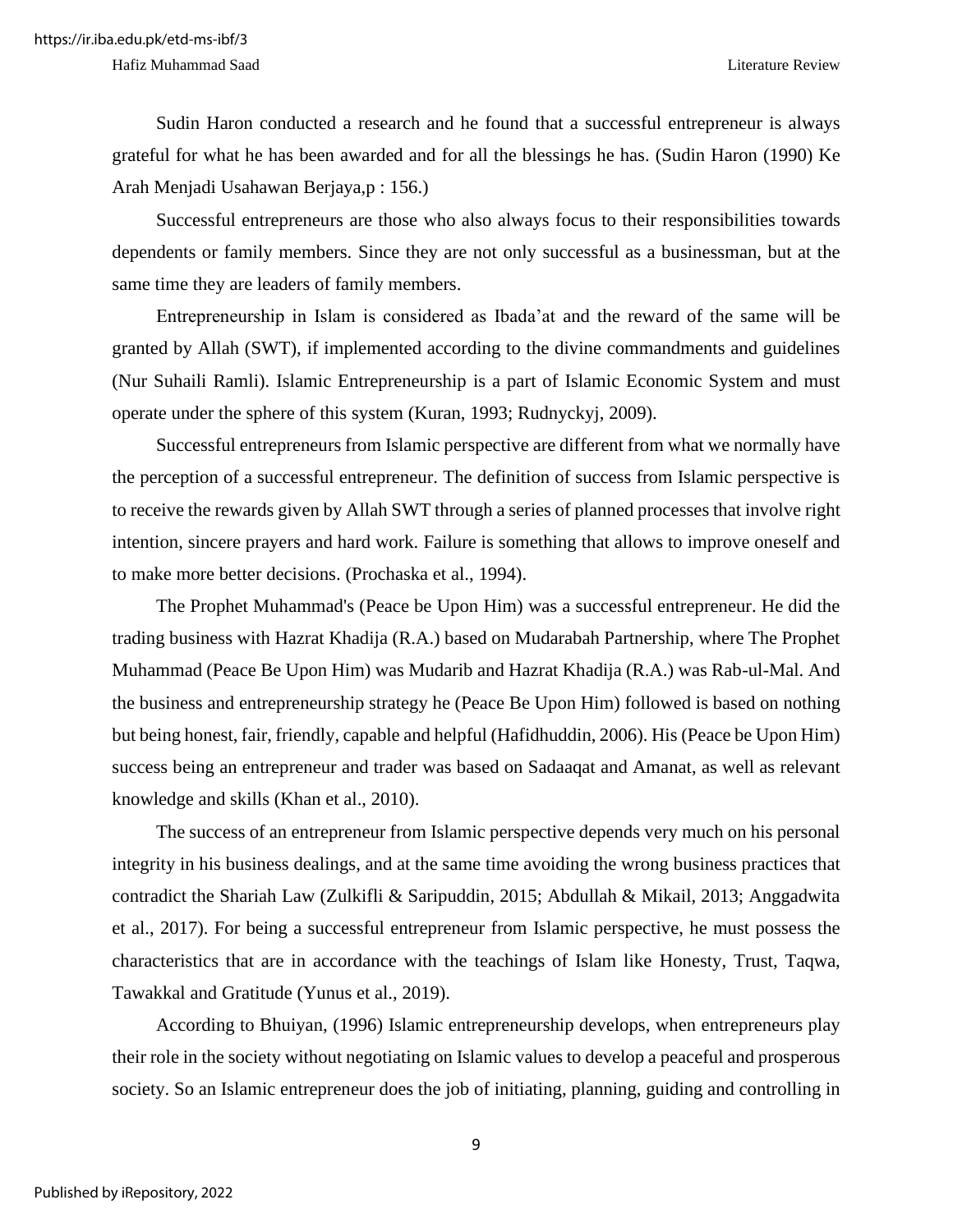his business as per the divine guide line and ensures justice and welfare. His focus is not monetary but serving society as directed by his divine guidance.

To understand this high number of start-up failures (George Stalk, 2012), and to find out the reasons of start-up failures, we first need to study Entrepreneurship, Islamic Entrepreneurship, its characteristics and start-up ecosystem.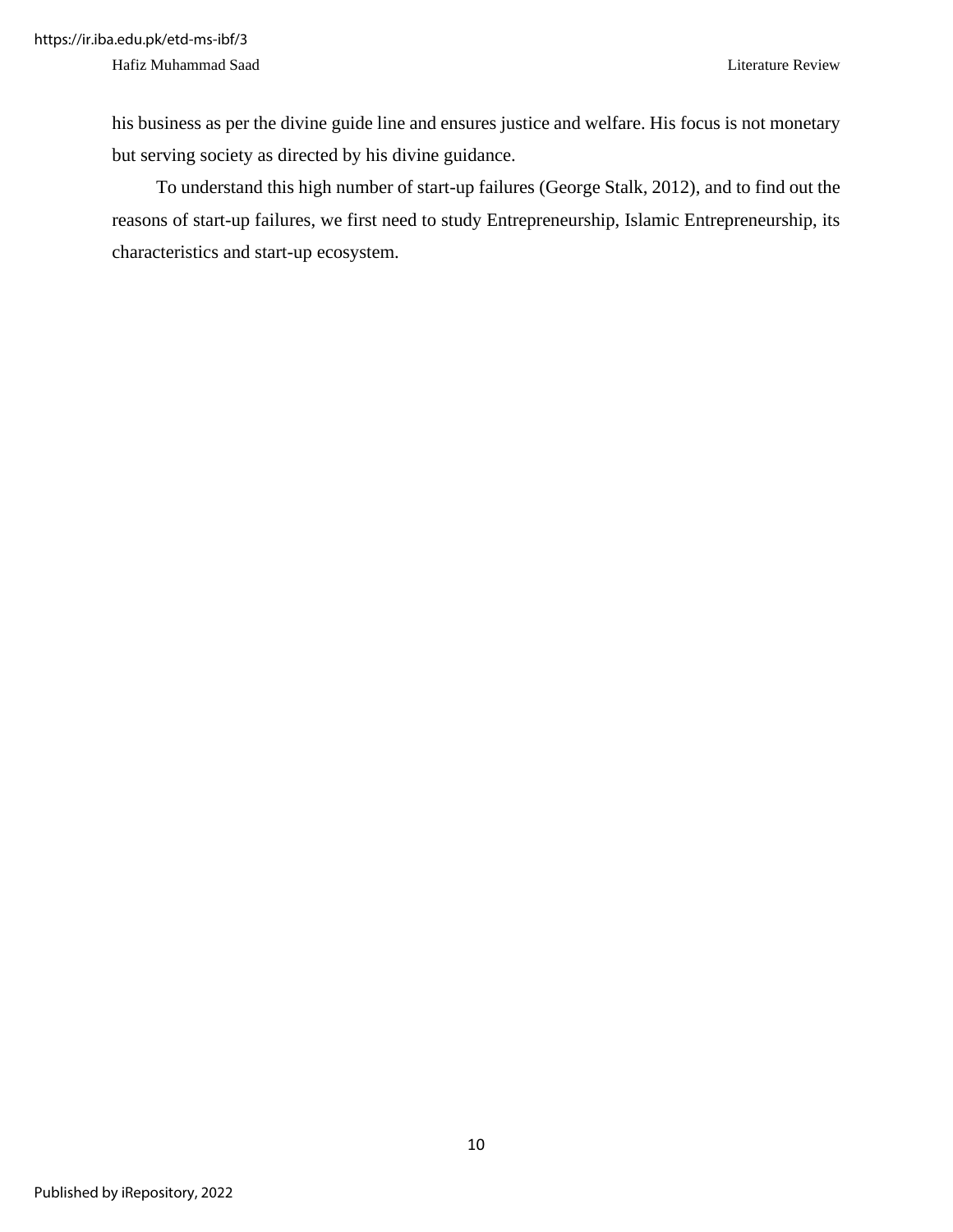### <span id="page-19-0"></span>**Chapter 3**

### <span id="page-19-1"></span>**Start-up / Entrepreneurship Ecosystem**



<span id="page-19-2"></span>**Figure 1:Ontology of Start-up Ecosystem (Un-directed Graph)**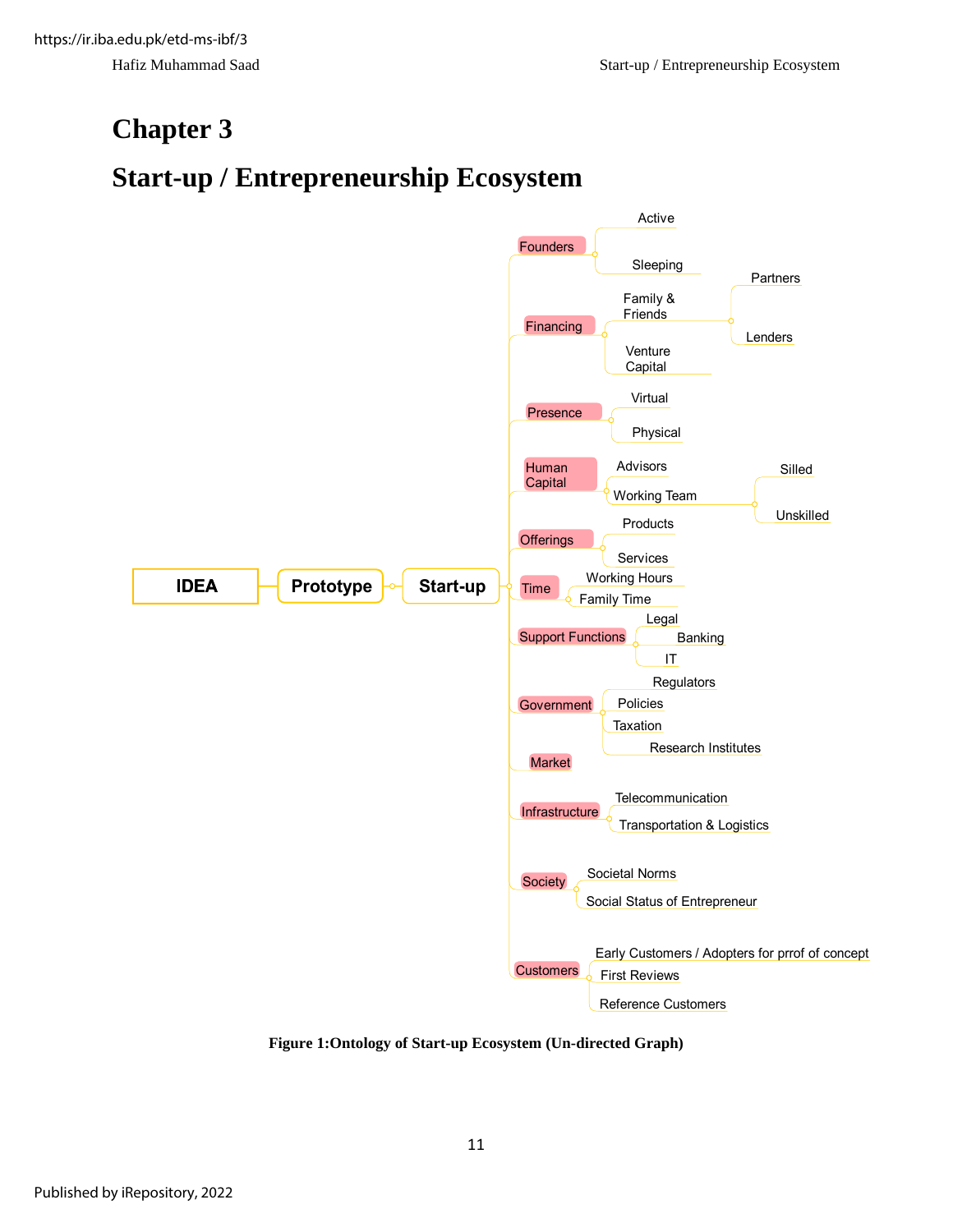The discussions and deliberations on the concept of the entrepreneurial ecosystem started between the 1980s and 90s. The characteristics of the successful entrepreneurship ecosystem have been described by many scholars (Stam and Spigel 2015; Mack and Mayer 2015; Motoyama and Knowlton 2016; Qian 2016; Spigel 2017; Stam and Bosma 2017). It was argued by many researchers that in order to identify market gaps and increase the competitive advantage of startup business, the characteristics of a successful ecosystem will help the entrepreneurs.

The entrepreneurial ecosystem approach is based on ideas, innovations, Financing, capital, founders, human capital, relationships and trust among different stakeholders like governments, research institutes, academia, corporations, private equity, private and public labs, and success stories of startups (Groth 2015). Although, very limited research and studies are available with a systemic approach to local entrepreneurship. (Acs et al. 2014), on the other hand, regional entrepreneurial differences are described by many researchers (Marshall 1920; Saxenian 1994; Audretsch 2012; Bosma et al. 2014; Stam 2008).

The above diagram is beneficial for the entrepreneurs or students who are looking forward to convert their business ideas into start-ups. The elements mentioned in the above diagram impact the decision and success of start-ups. The process starts with the idea to be converted into prototype and then start-up. But before that one should have the idea of all the stakeholders of start-up ecosystem including Government, Leadership and founders of start-up business, Success stories having visible successes, early customers or adopters for proof-of-concept, Markets, Human Capital and Financial Capital.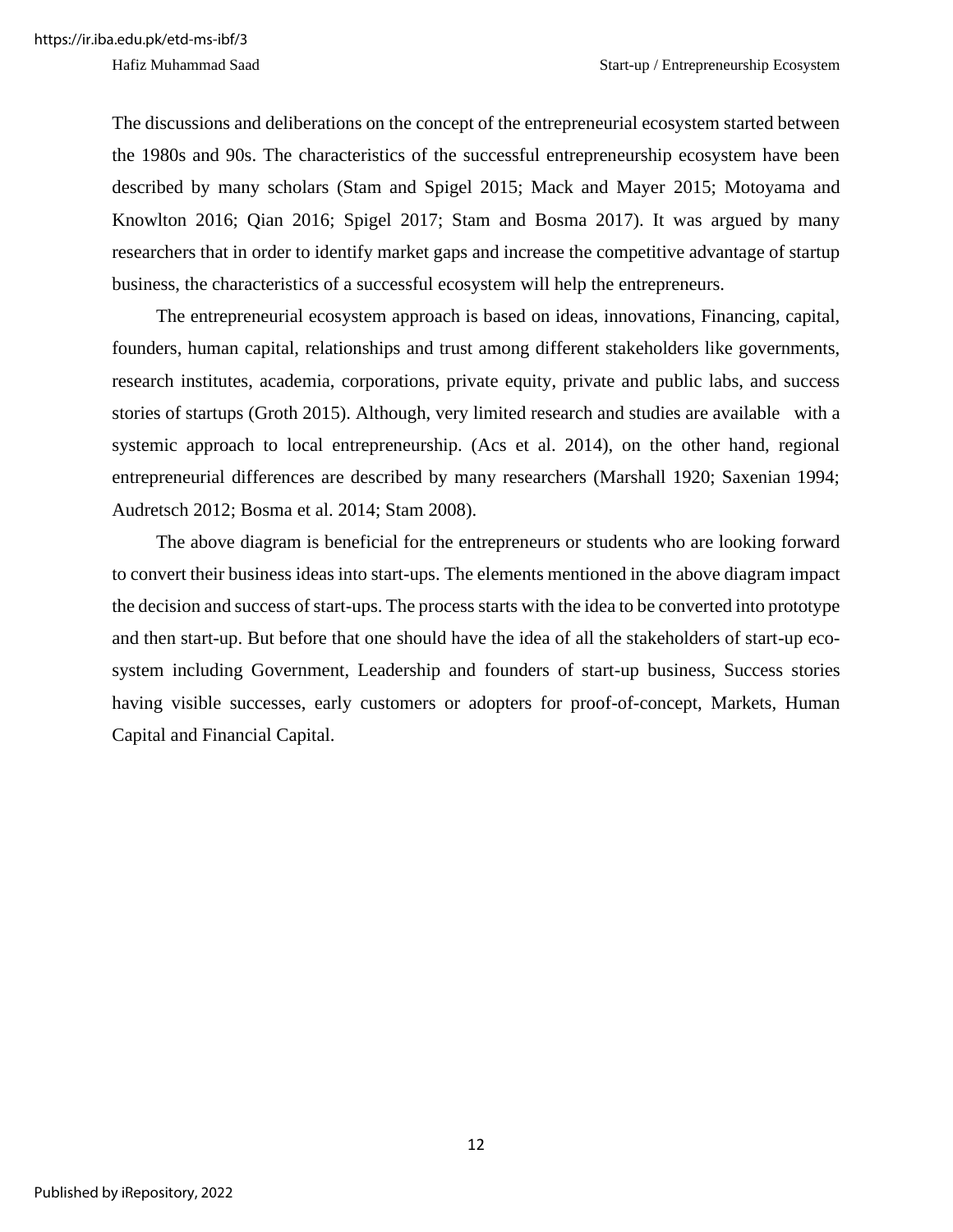# <span id="page-21-1"></span><span id="page-21-0"></span>**Chapter 4 Rational of Study**

The purpose of this paper is to identify the impact of characteristics of Islamic Entrepreneurship on the success of start-up businesses in Pakistan. This paper also highlights the few important qualities of Entrepreneurs from Islamic perspective, which help entrepreneurs, especially young Muslim entrepreneurs, students and organizations to start new ventures and business in accordance with the teachings of Islam. This paper uses authentic sources for references from Holy Quran and Ahadeeth.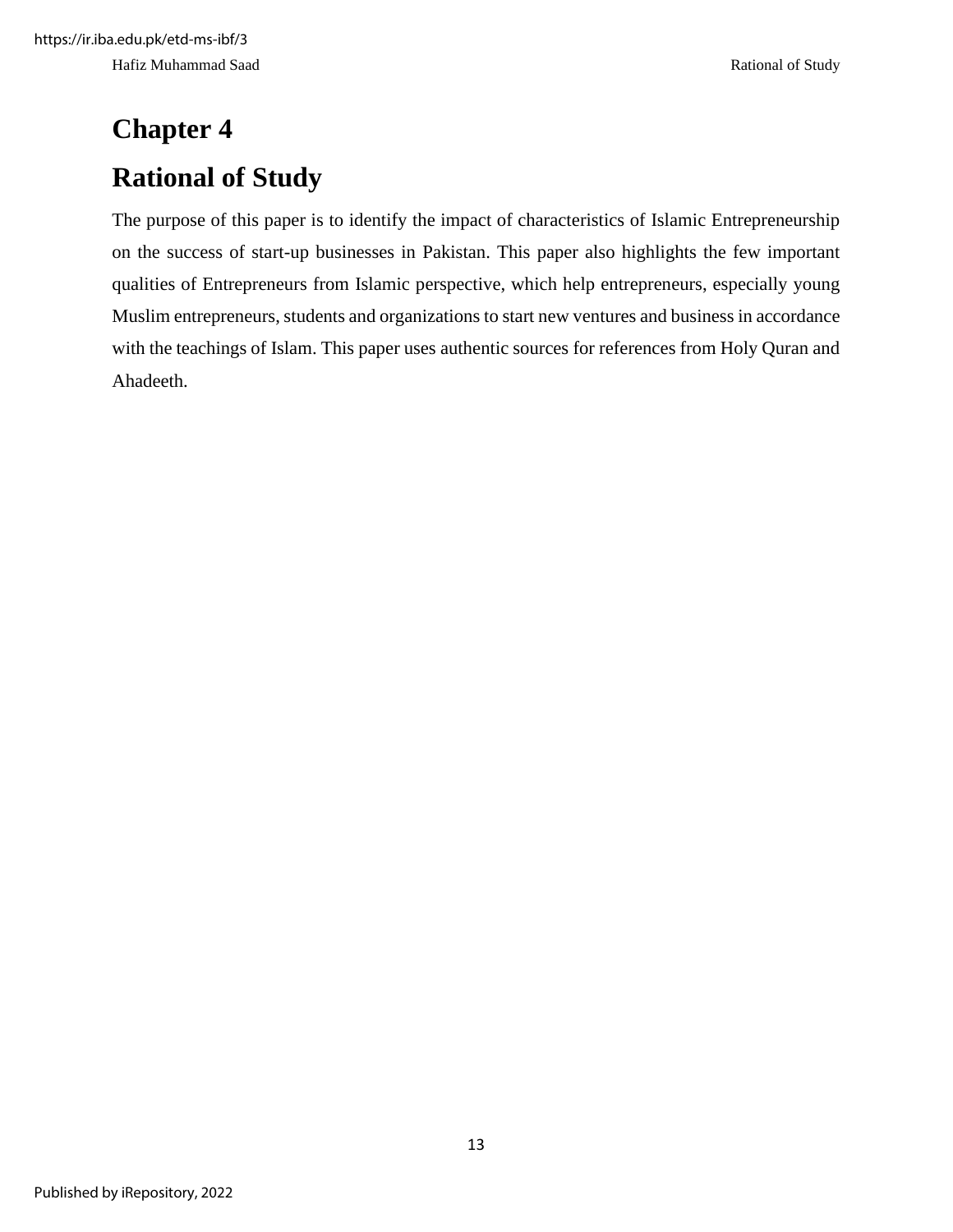# <span id="page-22-1"></span><span id="page-22-0"></span>**Chapter 5 Research Methodology**

This study aims to examine the impact of characteristics of Islamic entrepreneurship on the success of Start-up businesses in Pakistan. The data was collected from 50 entrepreneurs and start-ups in Pakistan through questionnaires and interviews. The questionnaire was designed to survey the behavior of start-up businesses and entrepreneurs from Islamic perspective and measurements were performed using five Likert scales. The Data was collected from September-December 2021. The participants of the survey are from different industries including consultancy, software houses, online retail businesses and tech-based start-ups. The questionnaire was sent to various start-ups but very few responded or accepted to give interviews. The convenience sampling technique use while survey.

The independent variables in this study are the characteristics of Islamic entrepreneurship, which an entrepreneur must possess while running their business as mentioned in the Qur'an and Ahadith, including honesty, willingness to work hard, keep promises, always perform prayers, pay zakat and Sadaqahs, (Anisah & Wandary, 2015). The researcher further add few more independent variables which were not covered in the above study including taking interest based loans, Transparency, sincerity, work-life balance, `knowledge and experience, patience, consultation and Tawwakal.

The dependent variable is business success that is achieving its goals (Machmud et al., 2018; Machmud & Ahman, 2019, Herlinawati et al., 2019). Cluster Analysis was used to examine the effect of the application of Islamic and Ethical values (always perform prayers, pay zakat and Sadaqah, Transparency, Sincerity, Work-life balance, Knowledge and Experience, Consultation, Patience, honesty, willingness to work hard, keep promises and Tawwakal,) on business success (Growth in overall business, sales volume, customer portfolio, profits, contribution in society, selfsatisfaction, performing responsibilities towards the dependent family members)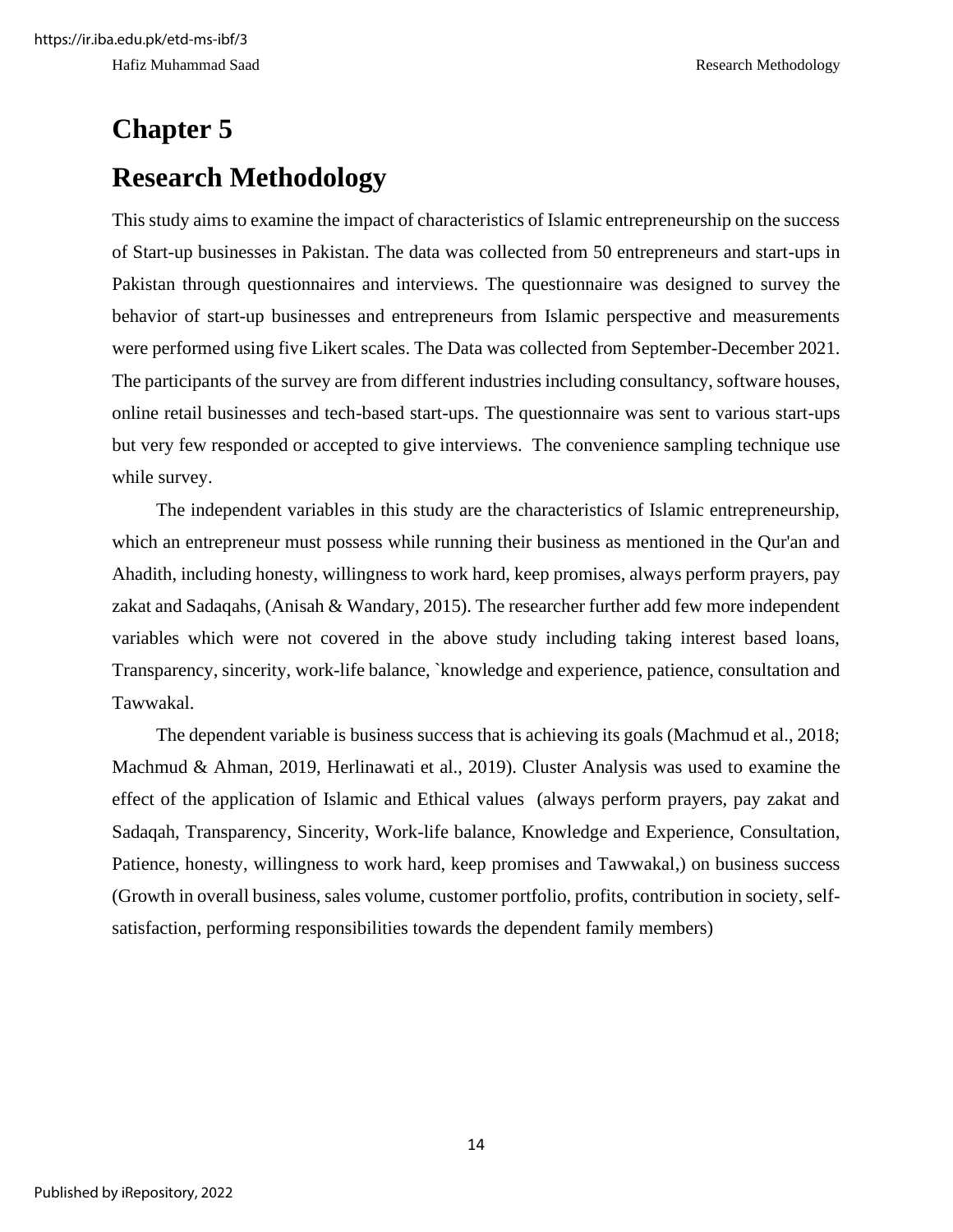### <span id="page-23-0"></span>**Chapter 6**

### <span id="page-23-1"></span>**Reasons of Startups failure from Islamic perspective**

### <span id="page-23-2"></span>**6.1 Lack of Sincerity**

Sincerity is the foundation of everything else in Islam. In other words, Right Intention is the fundamental principle of Islam. Sincerity in Islam means to obey Allah and his Messenger (Peace Be Upon Him) with unshakable faith. It means to do good deeds for Allah's pleasure.

A successful entrepreneur from Islamic perspective must be sincere in his dealings. The Prophet (Peace Be Upon Him) said: "Verily, deeds are only by intentions. Verily, every person will have only what they intended. Whoever emigrated to get something in the world or to marry a woman, then his emigration is for whatever he emigrated for." (Muḥammadibn Ismāʻīlal-Bukhārī.Ṣaḥīḥ al-Bukhārī. (Bayrūt: DārṬawqal-Najjāh, 2002)

References from Qura'an:

"Is it not to Allah that sincere devotion is due?" (39:3)

"But the sincere servants of Allah—for them is a sustenance determined." (37:40-41)

"Then see what the end of those was who were warned, except for the sincere servants of Allah." (37: 73-74)

### <span id="page-23-3"></span>**6.2 Lack of Knowledge and Experience**

Most start-up businesses and entrepreneurs fail due to their lack of knowledge and experience in the relevant field, market or trade rules. A successful entrepreneur must have the knowledge of business and the relevant market norms.

Omar ibn al-Khattab would hit those who sat in the market, oblivious to the rules of trade, and he would say, "He shall not sit in our market who does not understand Riba. It is not permissible for a person to sit in the market until he knows the rules of selling and buying.

### <span id="page-23-4"></span>**6.3 Greed**

A strong selfish desire for gaining more and more of anything, including power, money and food is known as greed. This characteristics of human being is very dangerous and damaging that it destroys everything in one's life and take away his power to succeed.

Greed is one of the worst thing, which every Muslim should avoid and being an entrepreneur he or she must not have selfish desire for earning more and more as it is so damaging that it takes away the power to succeed from entrepreneurs. In order to be a successful entrepreneur, he should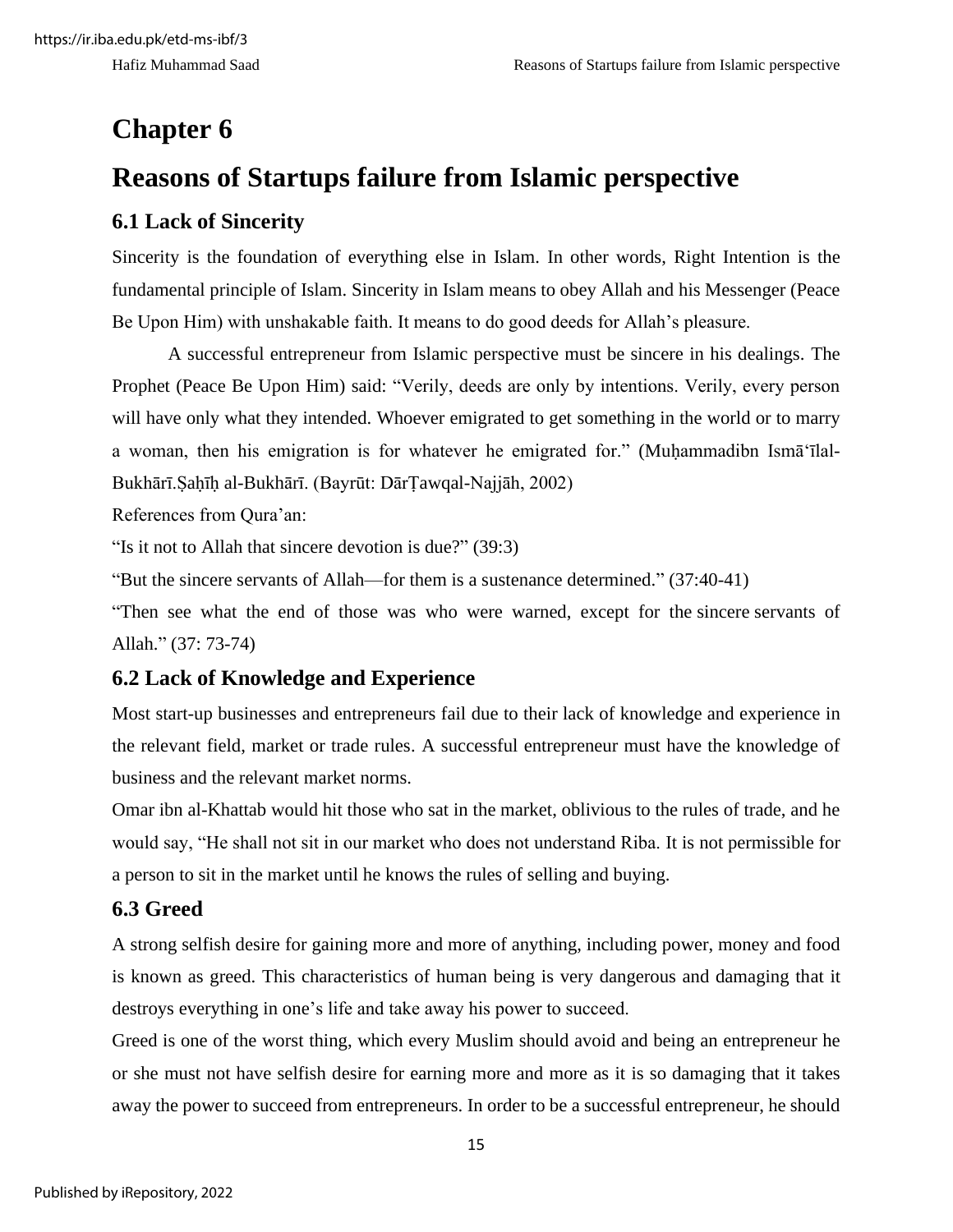be content with what he has. This world has enough to satisfy human needs, but not every man's greed. A successful entrepreneur from Islamic perspective must not run after more and more rather he or she looks for opportunities to help others and contribute for the betterment of the society. Reference from Hadith:

Reported by Ka'ab b Malik (R.A): Messenger of Allah (peace be upon him) said: "Two hungry wolves sent in the midst of a flock are no more destructive to them than a man's greed for wealth and fame is to his Deen" (At Tirmidhi)

#### <span id="page-24-0"></span>**6.4 Entrepreneurial Mindset instead of Tijarah Mindset**

Entrepreneurial mindset only thinks about the materialistic approach of earning profits and getting success, however on the other hand, Tijarah mindset aims to be honest, faithful and trustworthy being afraid of Allah with Dua to have Barakah in his business.

"Verily, the traders will be raised on the Day of Resurrection with the wicked except for those who fear Allah, behave righteously, and are truthful." (Al-Tirmidhi 1210). "Verily, a truthful and trustworthy trader will be counted among the siddeeqs and the martyrs." (Al Tijarah 2139)

#### <span id="page-24-1"></span>**6.5 Workaholic**

Most of the young entrepreneurs proudly say that they are workaholics. This is not a good quality for a successful entrepreneur from Islamic perspective, because being workaholic usually motivate them to involve in business at the sacrifice of their, health, family and social life. Islam always emphasizes on a balanced life, which also involves the family, health and other areas of social life.

### <span id="page-24-2"></span>**6.6 Pleasure-centered**

Pleasure-centered persons are the opposite of workaholics, and which is also not a good quality of an entrepreneur from Islamic perspective. As such people get bored with each succeeding level of fun and always cries for more and more. This is also one of the reasons, due to which most entrepreneurs fail in their start-up businesses.

### <span id="page-24-3"></span>**6.7 Lack of Fear of Allah**

Every Muslim must have fear of Allah. This characteristic is the basic requirement of being successful in any field of life. A successful entrepreneur must also have fear of Allah while doing his business dealings.

Reference from Hadith: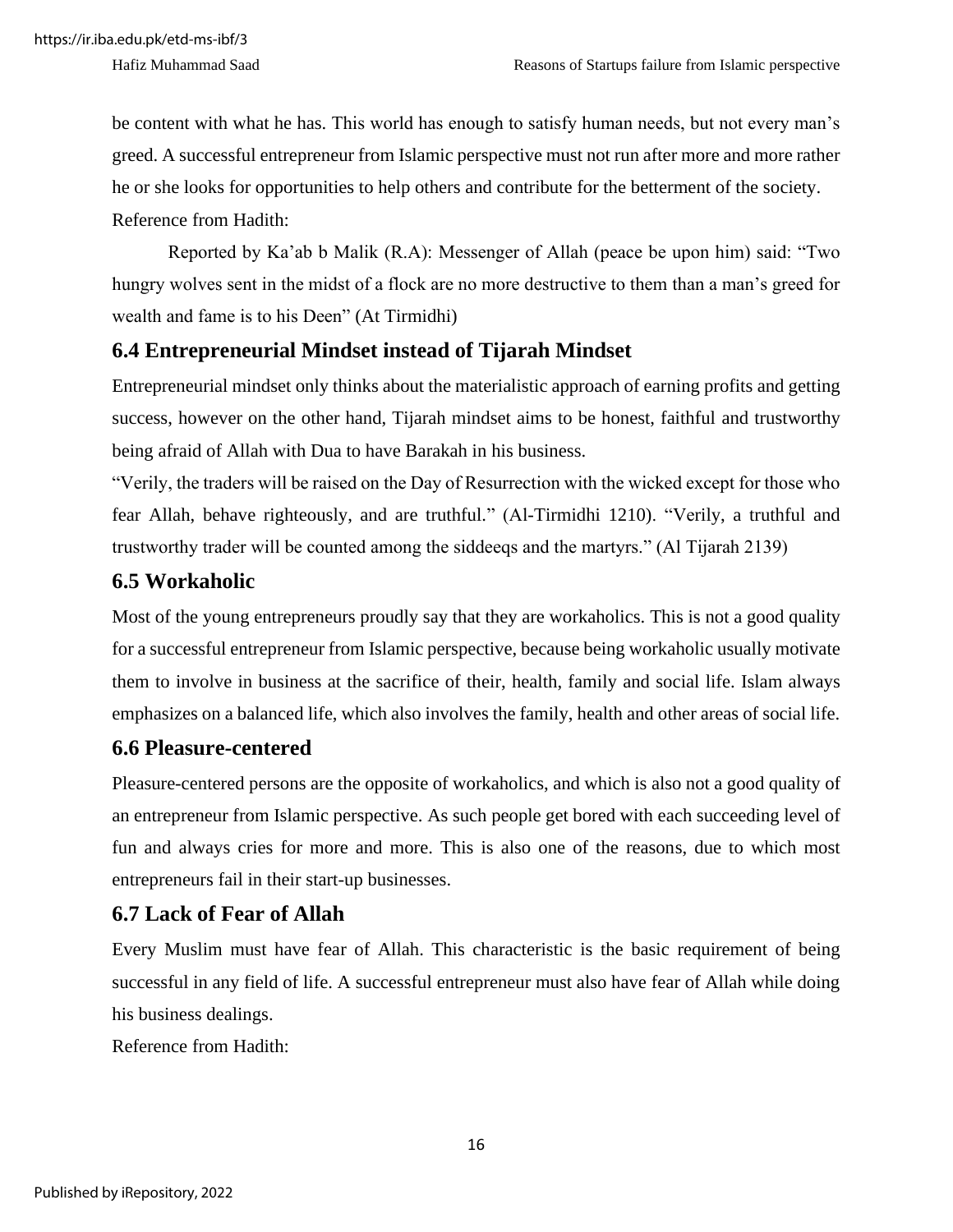Narrated by Abu Huraira, The Prophet Said; "There was a merchant who used to lend the people, and whenever his debtor was in straitened circumstances, he would say to his employees, forgive him so that Allah may forgive us. So, Allah forgave him". (Volume 3, Book 34, No. 293)

#### <span id="page-25-0"></span>**6.8 Excessive Oaths**

The Entrepreneurs from Islamic perspective must not involve in making too many oaths while they are dealing in business activities. The Prophet (P.B.U.H) is reported to have said, "be careful of excessive oaths in a sale. Though, it finds markets, it reduces abundance"

#### <span id="page-25-1"></span>**6.9 Prohibited Elements of Financial Transactions**

Most business and startups fail due to dealing of Haram goods and services and involvement of prohibited elements in their financial dealings, such as hoarding of merchandise, interest (Riba) based borrowing. A Muslim Entrepreneur must be careful while entering into business contracts that there must not be Gharar (Uncertainity) and Qimar (Gambling) involved in the contracts as these are the clear prohibitions of financial contracts which make the transactions non-shariah compliant.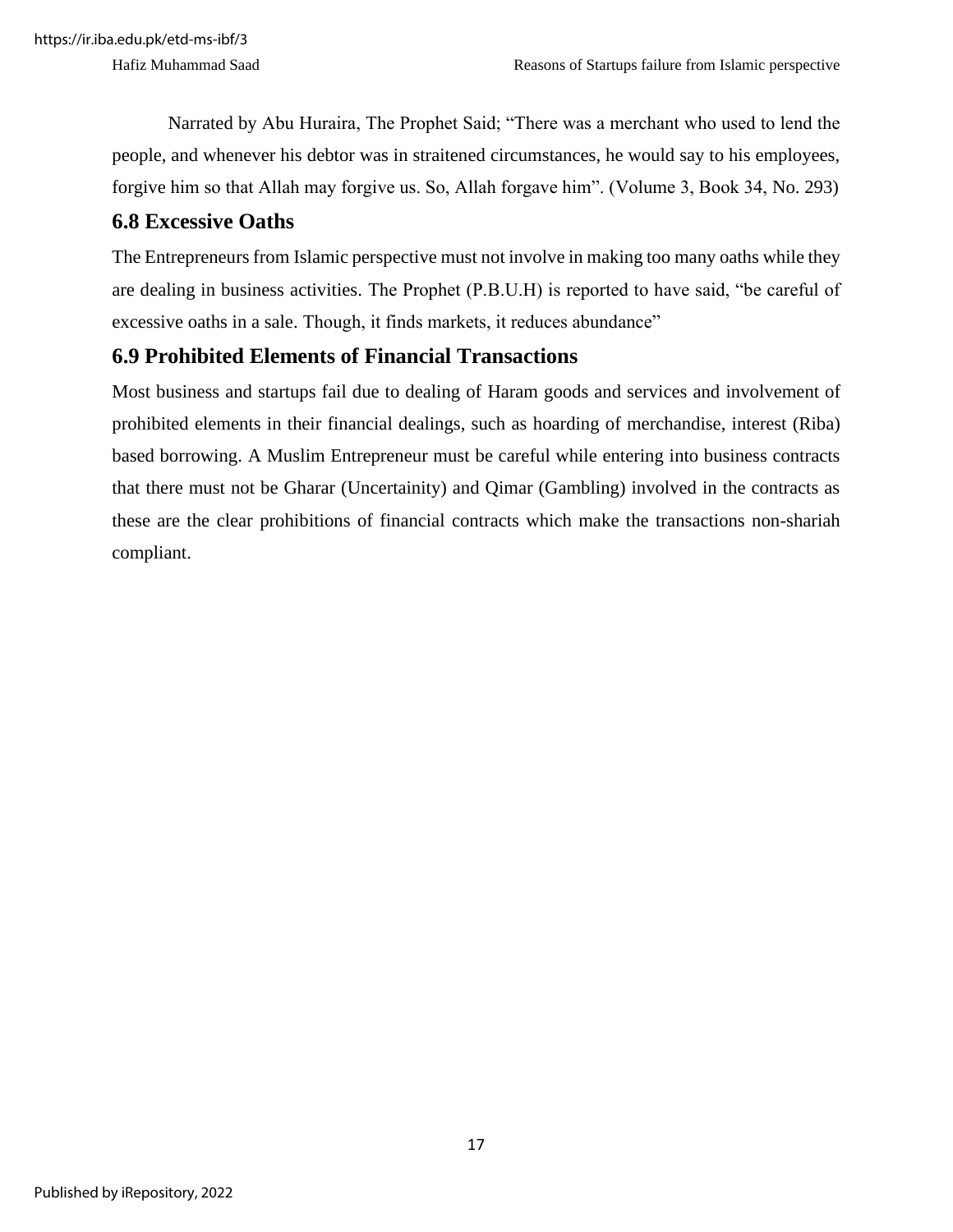### <span id="page-26-0"></span>**Chapter 7**

### <span id="page-26-1"></span>**Characteristics of an Islamic Entrepreneur**

Islam is a complete code of life. Every believer of Islam must follow the Shariah. Shariah means the Devine Law and the sources through this Devine Law came to us are called sources of Shariah. There are two primary sources of Shariah: 1. Holy Qura'an and 2. Sunnah of the Holy Prophet (Peace Be Upon Him). In addition to these sources, we have two secondary sources of Shariah as well. 1. Ijma (Consensus of Scholar of Ummah on any particular issue) and 2. Qiyas (to apply a recognized rule of Shariah expressly mentioned in Holy Quran and Sunnah to the similar thing or situation by way of analogy).

So, when we look into the Holy Qura'an, we find multiple verses where Allah Almighty clearly instructed to do Trading along with the characteristics of an entrepreneur.

Reference from Qura'an:

"Those who consume interest will stand 'on Judgment Day' like those driven to madness by Satan's touch. That is because they say, trade is no different than interest, but Allah has permitted trading and forbidden interest. Whoever refrains—after having received warning from their Lord—may keep their previous gains, and their case is left to Allah. As for those who persist, it is they who will be the residents of the Fire. They will be there forever." (2:275)

An Islamic Entrepreneur must rely on intrinsic factors instead of extrinsic factor. He should avoid taking loans and rely on his available means and resources. We have case studies and the success stories of Pakistani Entrepreneurs like Awan Sports, Nizam Sons, Hafiz Garment Tannery etc., where we can see that their success is based on these characteristics of Islamic entrepreneurs.

On the other hand, we have many other success stories from western world as well, who were on the height of success in their lives but ended up by committing suicides. The reason is simple that, since they do not believe in life hereafter so from their secular thinking, they think that they have achieved everything and there is nothing left for them in this world. But, for Muslims we have Life Hereafter which is permanent.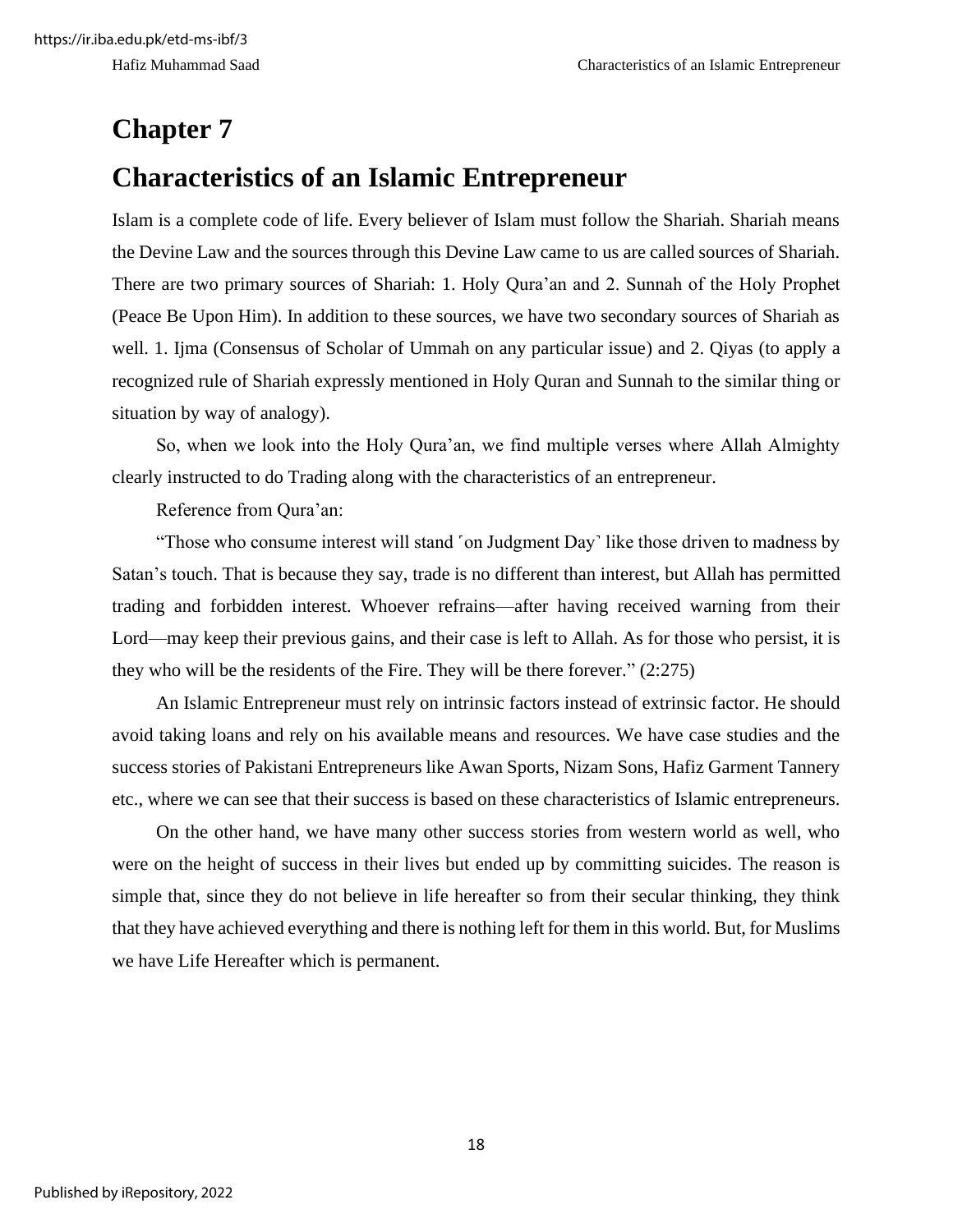Following are the characteristics of Entrepreneurship from Islamic perspective found from the Sources of Shariah:

#### <span id="page-27-0"></span>**7.1 Consultation: Take Advices from Seniors and Experienced**

Young Entrepreneurs usually get annoyed when someone senior or more experienced gives them advice. A successful entrepreneur always make decisions after taking advices.

Reference from Qura'an:

"And those who have responded to their lord and established prayer and whose affair is [determined by] consultation among themselves, and from what we have provided them, they spend" (42:38)

#### <span id="page-27-1"></span>**7.2 Transparency & Fairness**

A successful entrepreneur from Islamic perspective is the one who remain transparent in all his business dealings. He must disclose the defects, if any, in the commodity he is offering to sell. If he doesn't disclose the defects of the subject matter in a sale transaction, such seller will definitely attract Allah's wrath upon himself.

Reference from Qura'an:

"They believe in Allah and the Hereafter, and bid the Fair and forbid the Unfair, and hasten towards good deeds. They are among the righteous" (3:114)

#### <span id="page-27-2"></span>**7.3 Patience**

Don't expect immediate results and when a calamity strikes or in any adverse situation, a Muslim entrepreneur is encouraged and expected to be patient. He should apply the Lemonade Principle. "When Life throws you Lemons, make Lemonade". There is no bad day for a believer. Of course one may face difficult times, but every difficulty comes with an opportunity to experience and learn, and turn it into something that will bring him closer to Allah.

Reference from Qura'an:

"And (O Prophet) be patient about the decision of your Lord, because you are in front of Our Eyes. And proclaim the purity of your Lord along with His praise when you stand (in Prayer)" (52:48)

### <span id="page-27-3"></span>**7.4 Akhlaaq (Morality)**

Akhlaaq plays an important role in developing human virtue and perfection. A Muslim must be careful in his everyday life, which consists of the immediate family members, other relatives,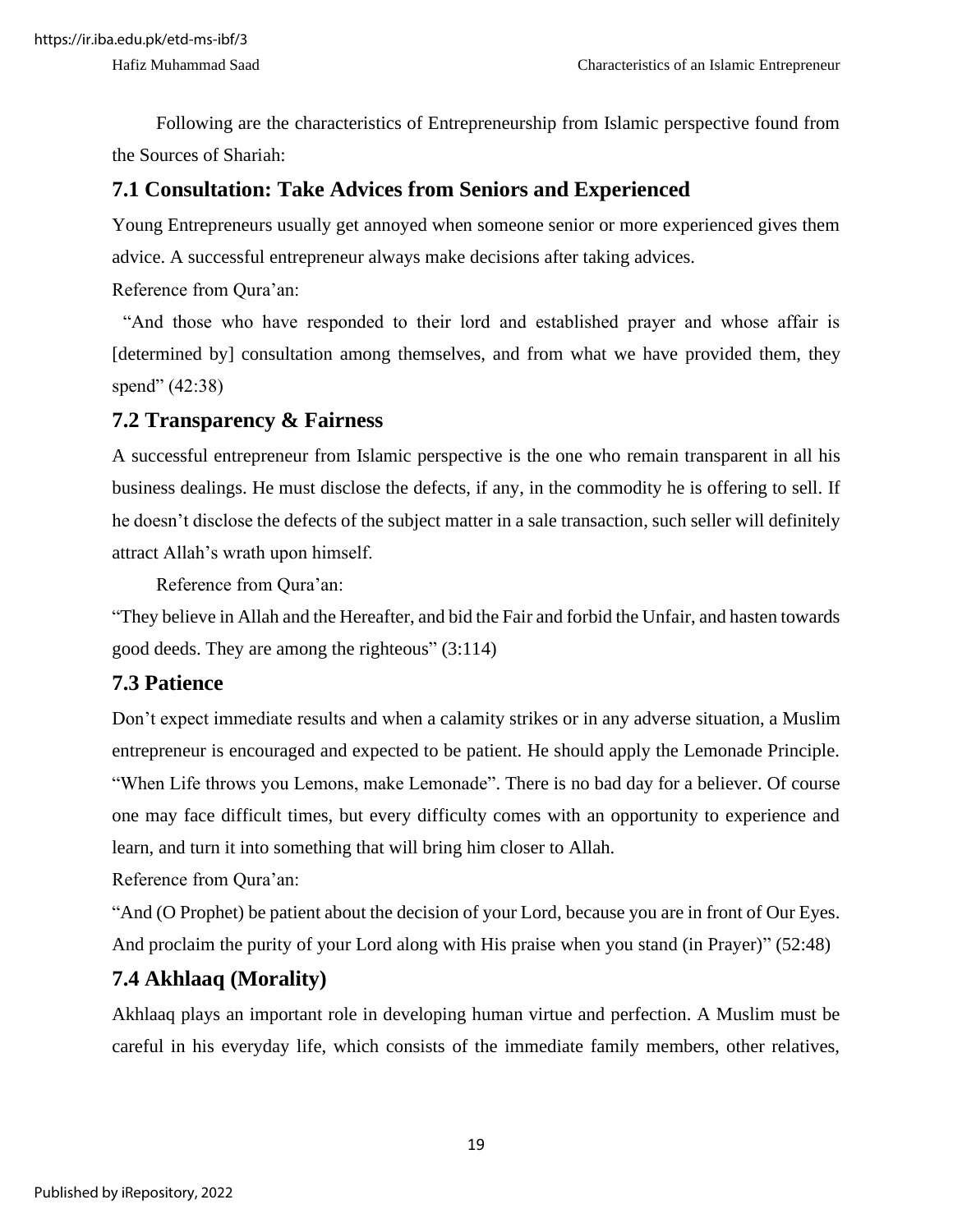friends, neighbors and work colleagues. A successful Muslim entrepreneur must possess the quality of Akhlaaq in his business dealings.

Reference from Hadith:

"God shows mercy to a person who is kindly when he sells, when he buys and when he makes a claim" (Bukhari). Allah's Apostle said: "May Allah's mercy be on him who is lenient in his buying, selling, and in demanding back his money" (Volume 3, Book 34, Number 291).

#### <span id="page-28-0"></span>**7.5 Acceptance**

Accepting New Ideas and Learning new developments in any field is the quality of a successful Islamic entrepreneur. Opening yourself for alternatives is an integral component of being successful. If you limit yourself to what you know only, than you are missing many brilliant ideas and opportunities that comes from places outside of your comfort zone. A successful entrepreneur always welcome new ideas.

#### <span id="page-28-1"></span>**7.6 Available Means & Resources**

For a successful start-up business, an entrepreneur must initiate the business idea considering his available means and resources (AMR). His available means are the people he knows directly and his available resources refer to the tangible objects and skills he has. One of the reason of most start-up failures is that most entrepreneurs jump from their AMR to FFMR (Far Fetched Means & Resources) and then UFFMR (Ultra Far Fetched Means & Resources) and then SUFFMR (Super Ultra Far Fetched Means & Resources).

#### <span id="page-28-2"></span>**7.7 Problem Solving Attitude**

A successful entrepreneur must possess the attitude of Problem solving. he must see every problem as an opportunity. For a successful entrepreneur, bigger the problem, bigger the opportunity.

### <span id="page-28-3"></span>**7.8 Belief (Tawakkal)**

For a successful star-up business, the first rule of business is to use two important beliefs. First belief in the sixth sense, that you can do it and you will do it. Second belief that Allah will give you the best as long as you put in the work. Believe in your dreams, ask Allah for help and make sure to give your Zakat properly (if it is applied on you) and you will see success in a whole new way.

Reference from Qura'an: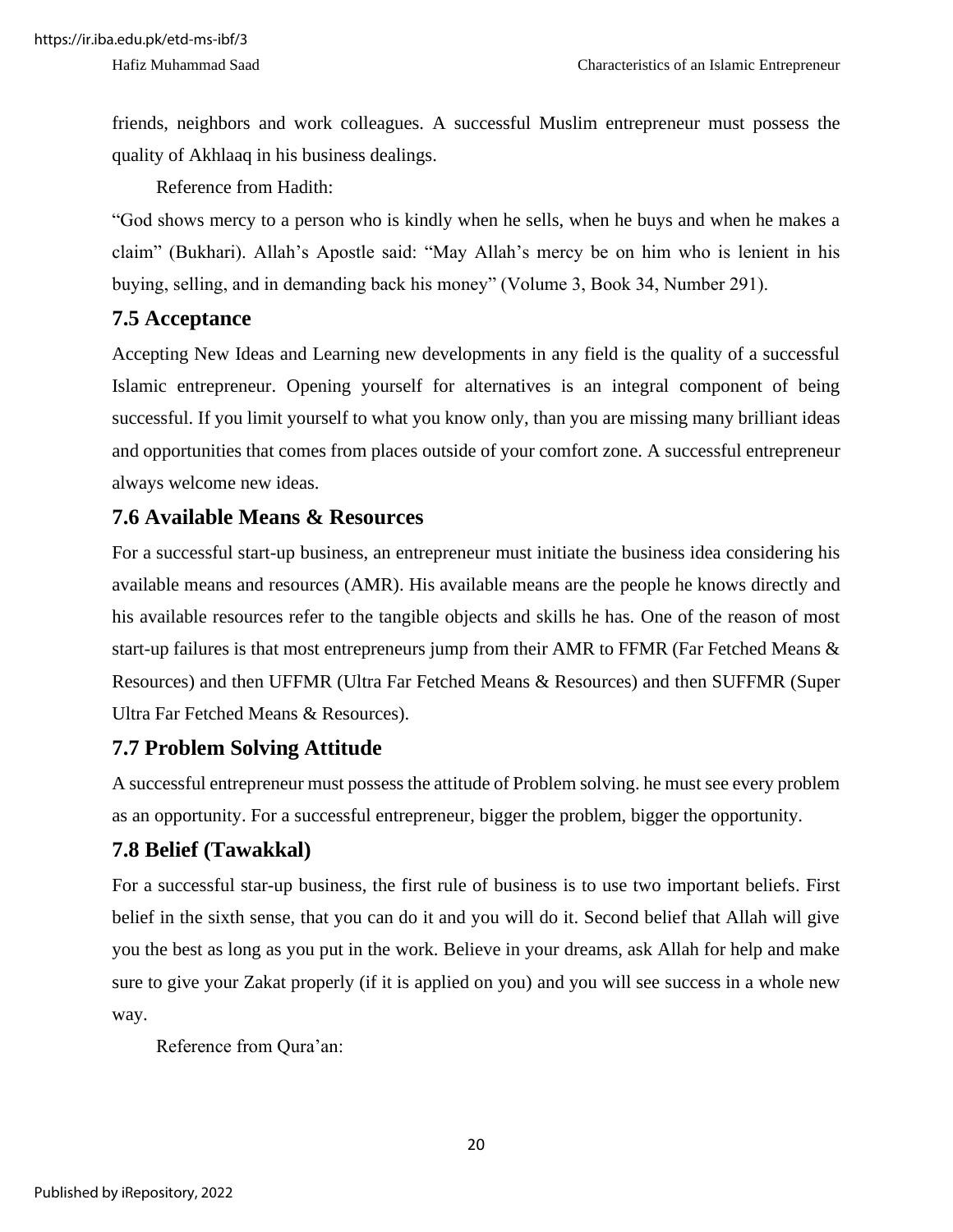"And provides him (with what he needs) from where he does not even imagine. And whoever places his trust in Allah, He is sufficient for him. Surely Allah is to accomplish His purpose. Allah has set a measure for everything" (65:3)

In addition to the above, following are few more characteristics that influence the success of an entrepreneur:

- 1. Paying Zakat (Mandatory Charity) and Sadaqahs
- 2. Performing regular prayers
- 3. Stopping business during prayer times
- 4. Don't ask for anything, and always thanks to Allah for everything He has given to you.
- 5. Managing time effectively
- 6. Continue learning and accepting new techniques and methods
- 7. Taking baby steps
- 8. Practicing regular Dua and Astaghfar
- 9. Unshakable faith on Allah Pak
- 10. Be prepared for uncertainty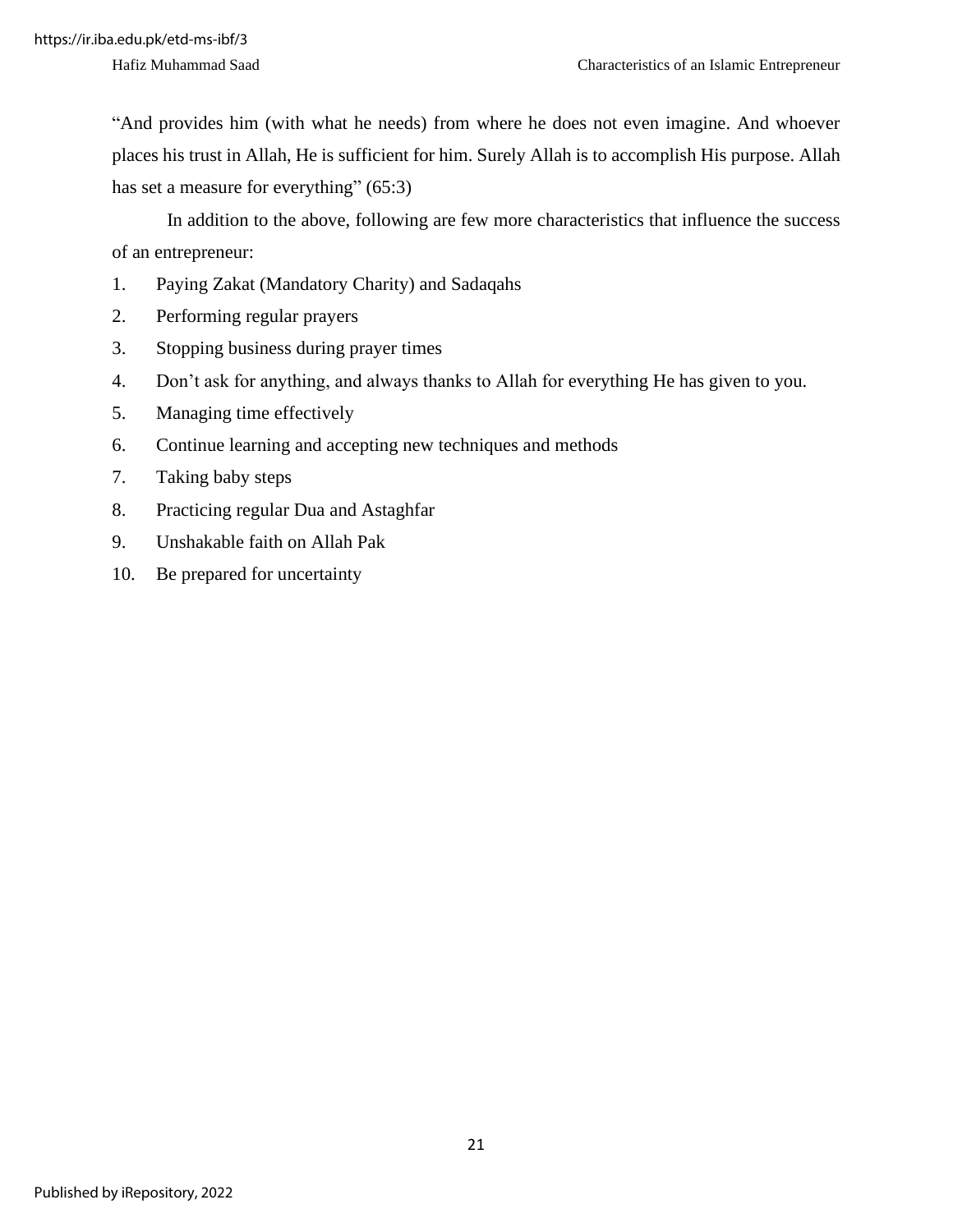# <span id="page-30-1"></span><span id="page-30-0"></span>**Chapter 8 Key Findings**

According to our survey results, 70% of Pakistani start-ups consult with their seniors (from family or field experts) and their business is continuously growing since its foundation. One of the notable finding of the survey is shown in Figure 1 that only 23.33% of startups do Istikhara as well. However, it was found that 15% startups do consult with seniors but still their business is not growing.



**Figure 2: Consultation with seniors and Practicing Istikhara**

<span id="page-30-2"></span>Maintaining work-life balance is another key factor while assessing the success of startups from Islamic perspective. According to our survey results, Majority of startups responded that they are maintaining their work-life balance but families of 8% of these startups still complain that they don't spend enough time with the family (Figure 2). The interesting part of our findings is that 95% of startups who claim that they are maintaining the work-life balance, they have the required experience of the business they are doing. Another key finding of our survey results is that the majority (57%) of the startups dont work more than 10-12 hours a day because they have the required knowledge of the business (Figure 3).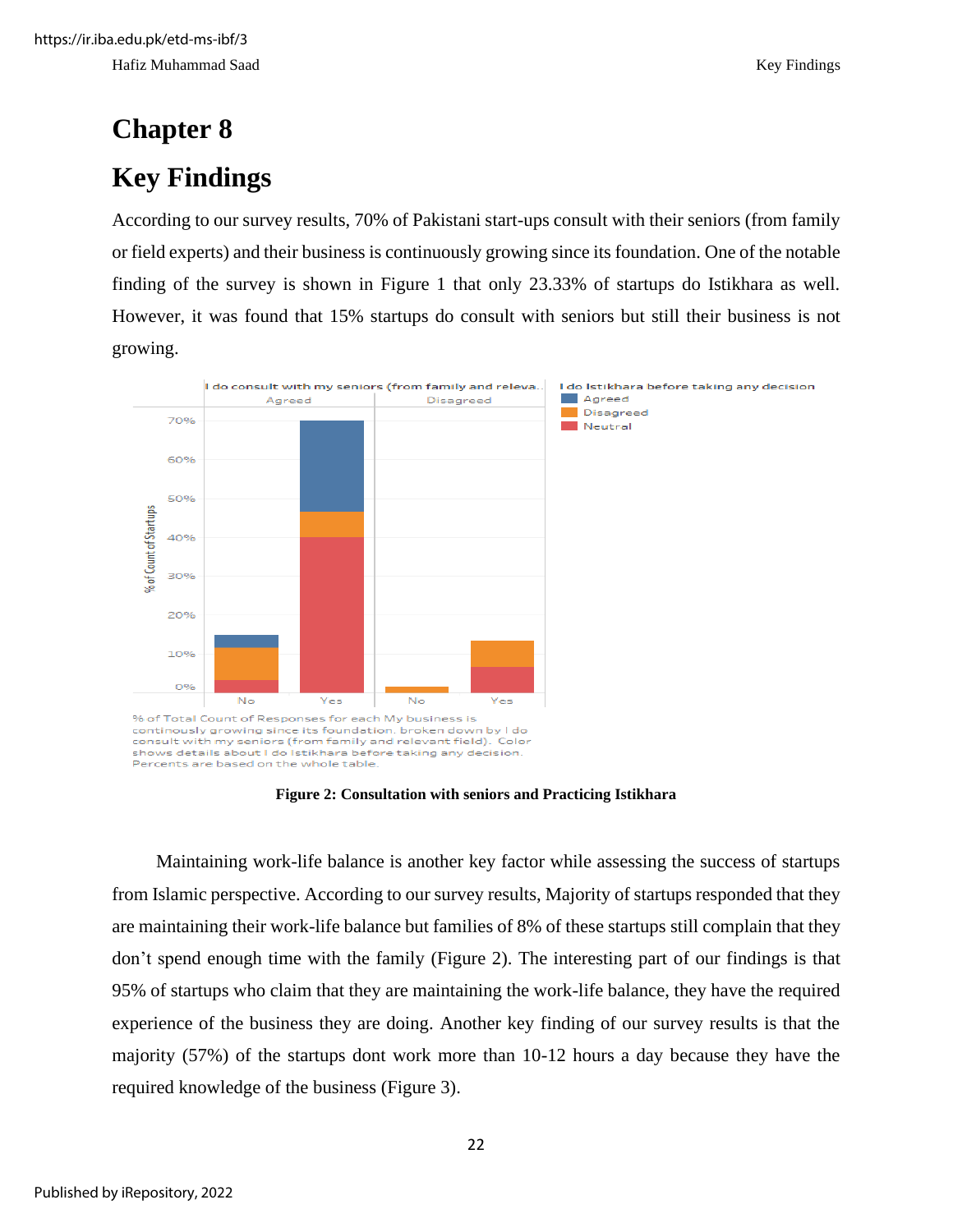#### Hafiz Muhammad Saad Key Findings



<span id="page-31-0"></span>% of Total Count of Responses for each I have enough experience of this business broken down by I am maintaining my Work-Life balance.. Color shows details about My family complains that I dont spend enough time with the family. Percents are based on the whole table.

#### **Figure 3: Maintaining Work-Life Balance**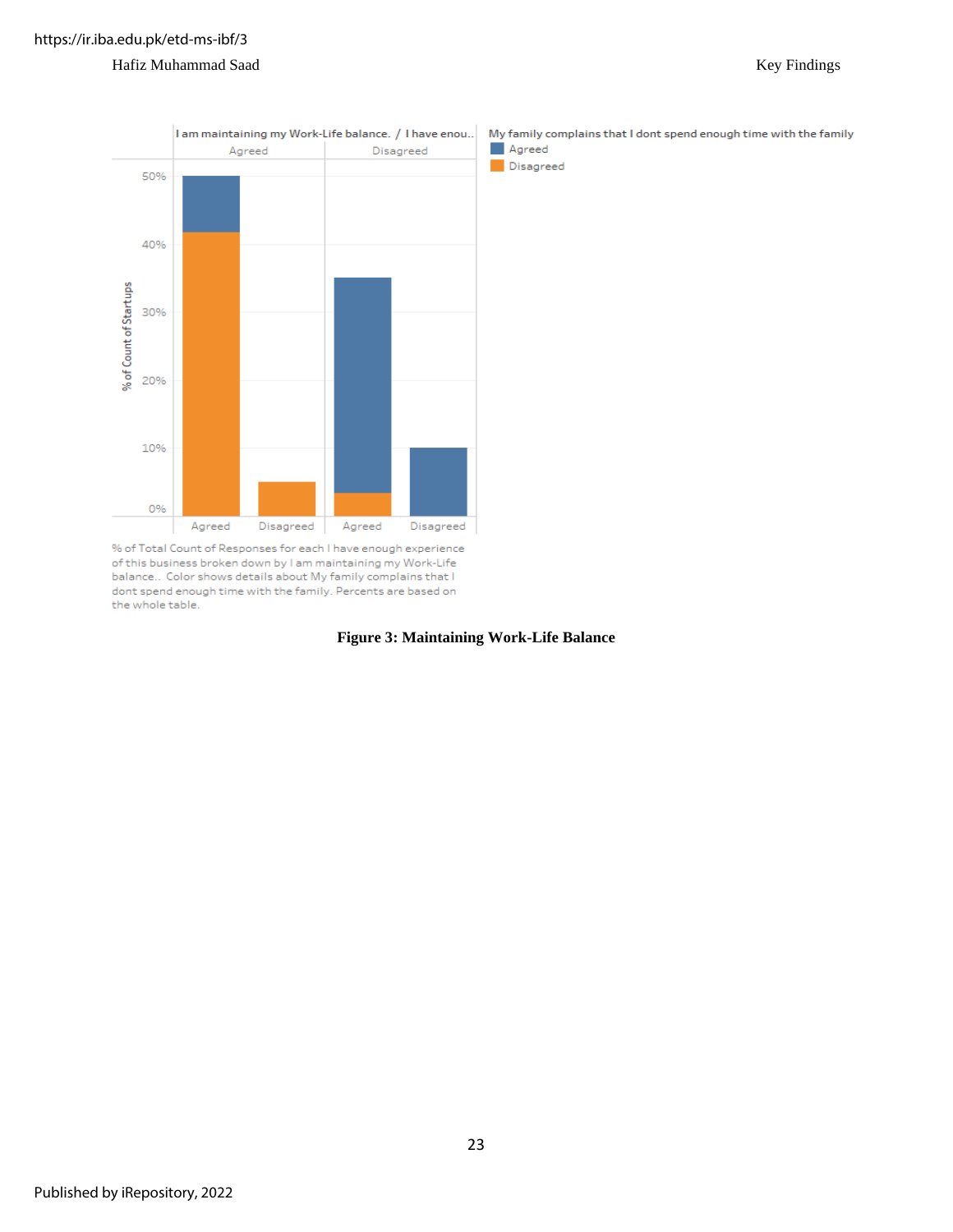

#### **Figure 4: Impact of relevant knowledge and Experience on maintaining work-life balance**

<span id="page-32-0"></span>Interest is one of the major prohibitions in Islam and majority of Muslims try to avoid doing interest-based transactions and our survey results support this mindset. According to our survey results, the initial source of funding of 96% of Pakistani startups is Equity Financing or loans from family and friends. On the other hand, relatively a very small number of startups raised capital for their businesses through debt financing (Figure 4). Additionally, the respondents were asked during the survey about borrowing money on interest during the business and according to the responses, 95% of Pakistani startups don't borrow money on interest and out of which 85% startups responded that they are satisfied with their businesses and spend their days and nights in peace (Figure 5)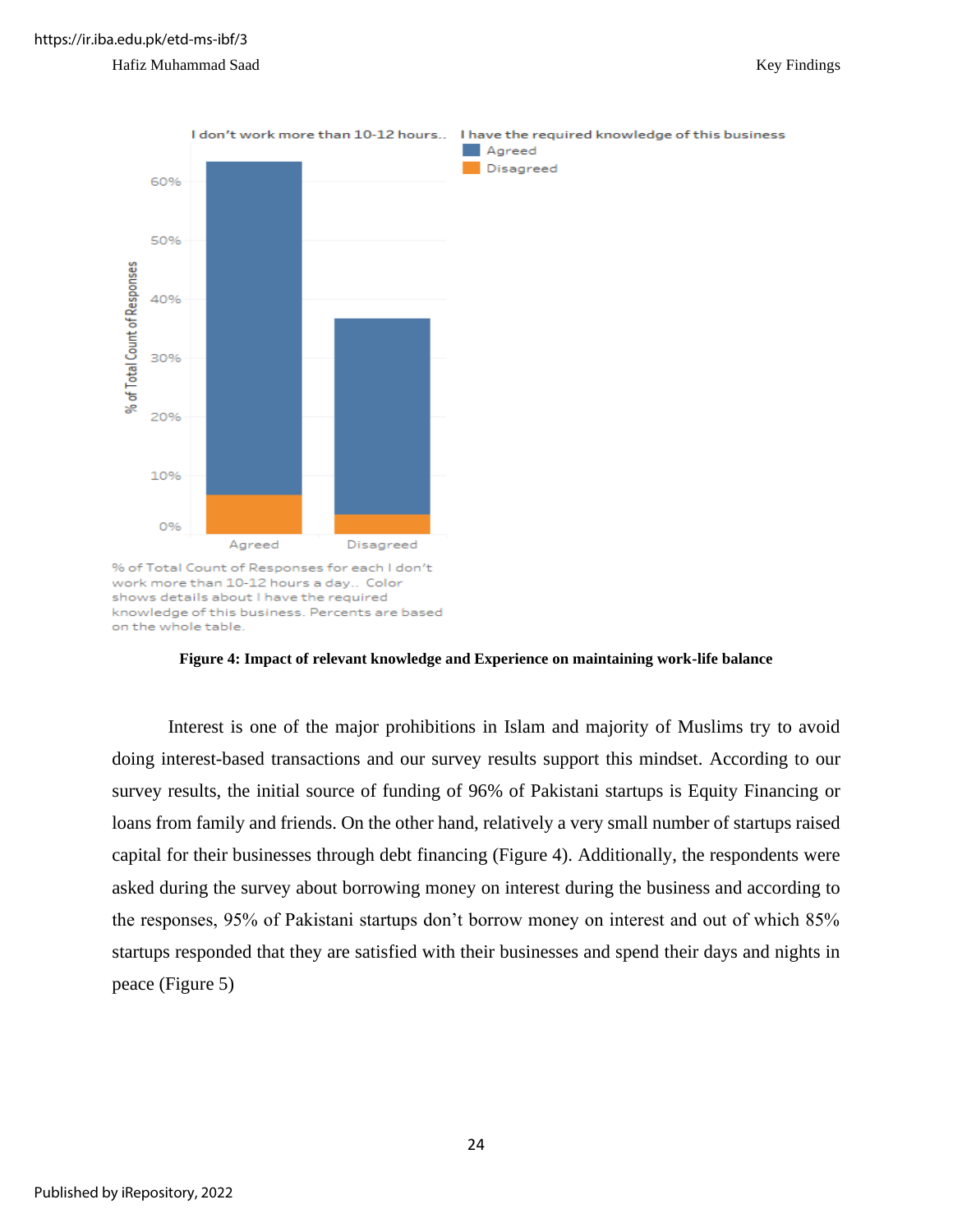#### Hafiz Muhammad Saad Key Findings



% of Total Count of Responses for each What is the initial source of funding of your Start-Up. Color shows details about My business is continously growing since its foundation. Percents are based on the whole table.

#### **Figure 5: Initial Source of Funding for Startups**

<span id="page-33-0"></span>

<span id="page-33-1"></span>% of Total Count of Responses for each I spend my days and Nights in peace broken down by I borrow money or take loan on interest. Color shows details about I am satisfied with my business. Percents are based on the whole table.

#### **Figure 6: Interest based borrowing and its impact on business growth**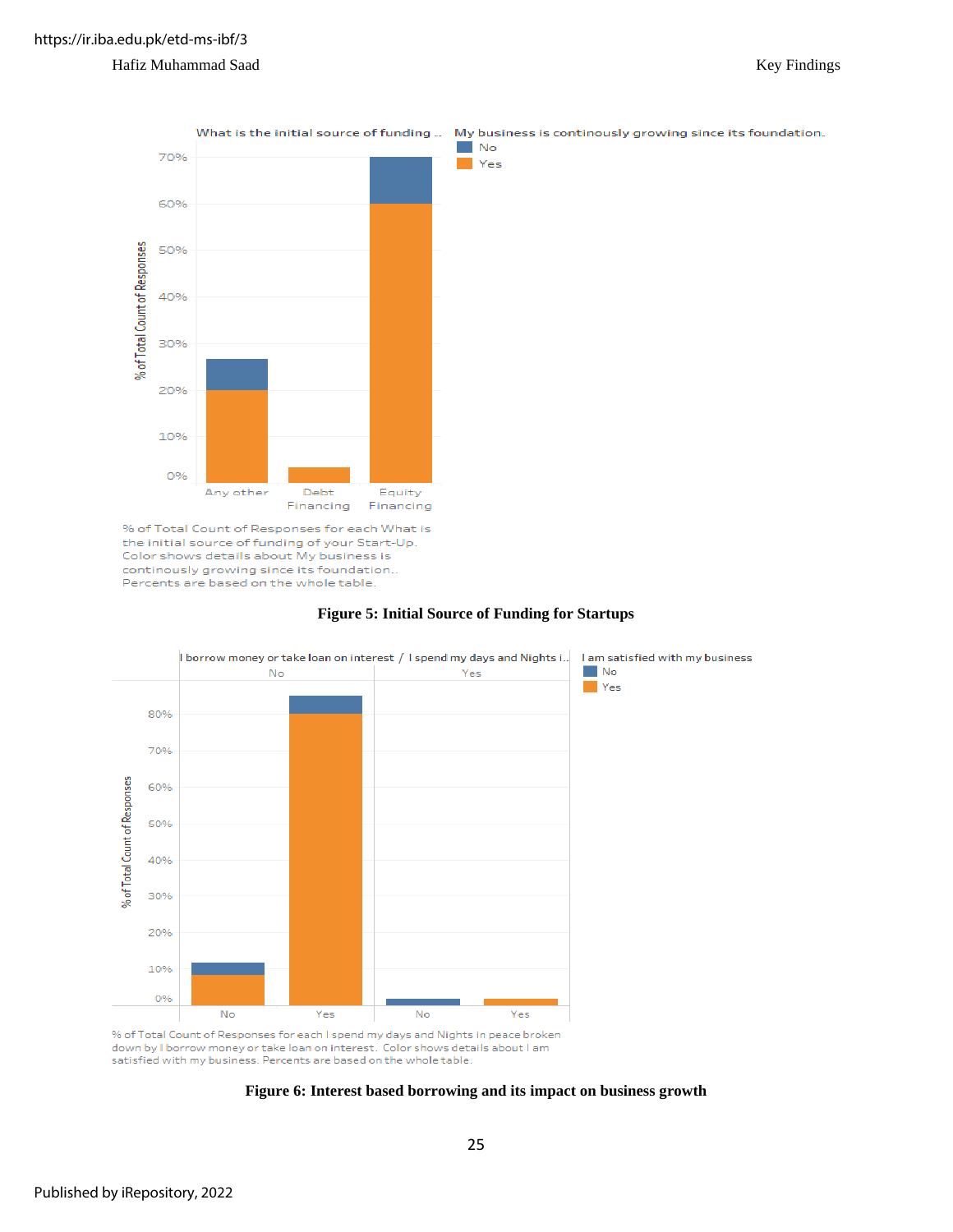Hafiz Muhammad Saad Key Findings

Relevancy of education with the business and the relevant experience is also another important factor for the success of startups. According to our survey results, 70% startups responded that their education is relevant with the business and they have worked as an employee before startups and an important finding is that the majority of these startups responded that their customers are increasing (Figure 6 and 7)



<span id="page-34-0"></span>**Figure 7: Impact of relevant education on the number of customers**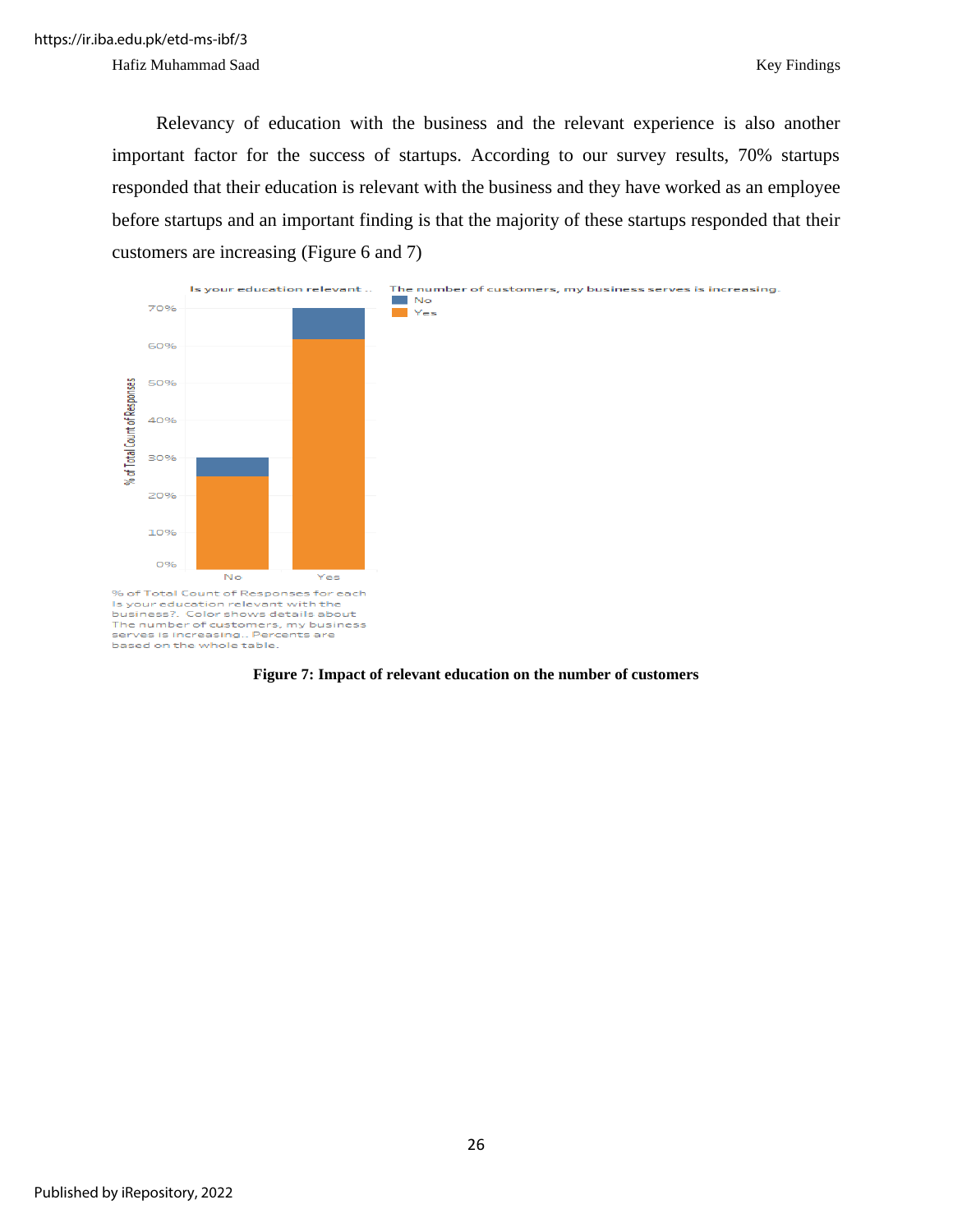

**Figure 8: Impact of experience on the number of customers**

<span id="page-35-0"></span>The survey results showed that the characteristics of Islamic entrepreneurship together significantly impacted on the success of startups. Partially, the variables of honesty, willingness to work hard, keeping promises, regular praying, paying zakat and sadaqahs have also significant effect on business success, while the variable of having relevant knowledge and experience partially significantly influence the business success. This finding implies that for the success of startups from Islamic perspective, entrepreneurs must possess the characteristics of Islamic Entrepreneurship.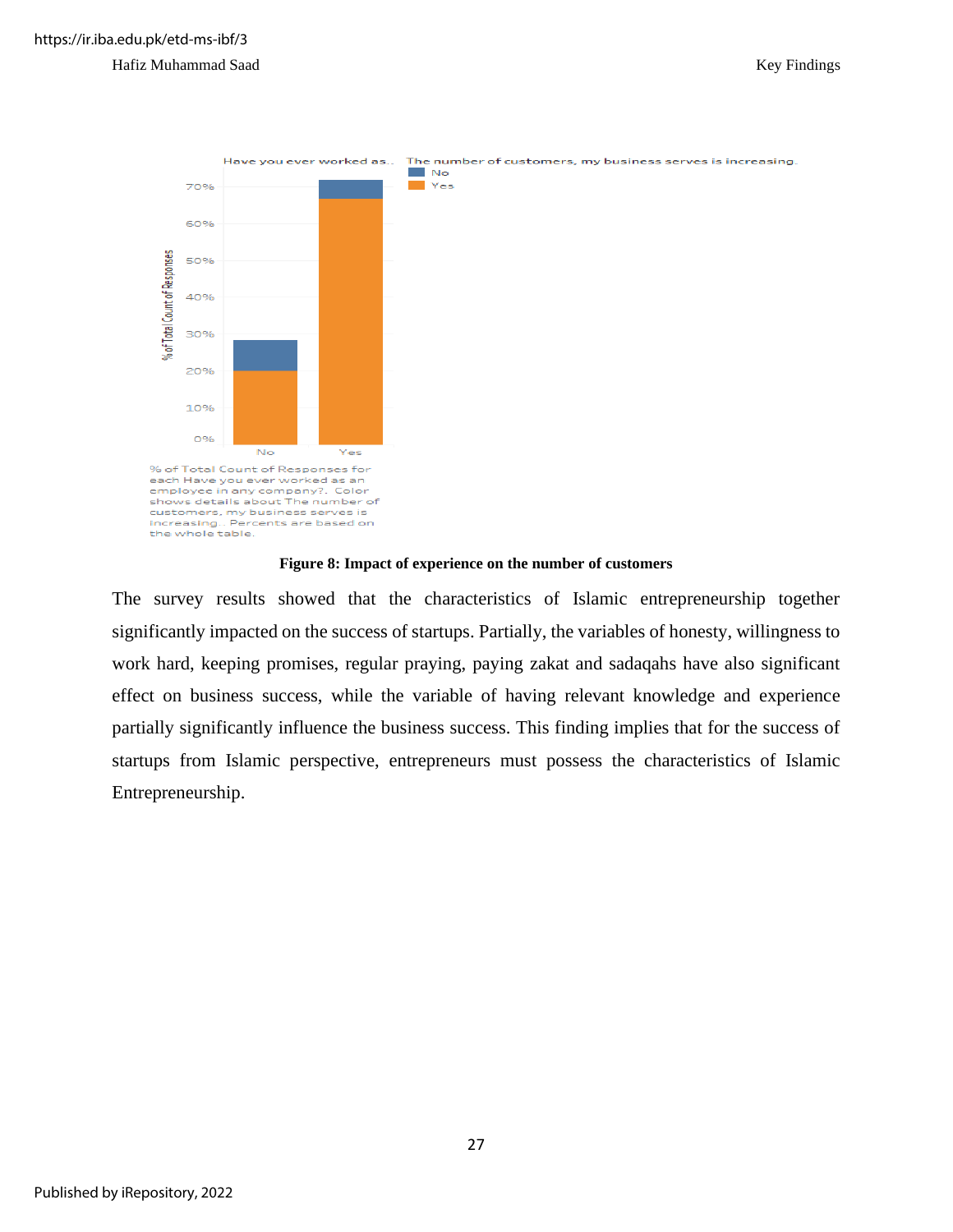# <span id="page-36-1"></span><span id="page-36-0"></span>**Chapter 9 Conclusion**

Most of the young entrepreneurs fail in the start-up businesses, and they are just unable to identify the reasons of their failure. And one of the main reason is to separate business from religion. In this paper, we made an effort to clarify the misconceptions that the religion and business are separate from each other. The fact is that Islam is a complete code of life and also discusses the economic and financial matters under the chapter of Muamalaat. When we deeply study the Muamalaat in Islamic context, we find the basics of entrepreneurship and business ethics to be followed by Entrepreneurs while involving in any sort of business dealings. But unfortunately the Islamic perspective of entrepreneurship is missing in the current world and even most Muslim entrepreneurs are doing businesses with purely materialistic approach, greed and without the right intention.

After conducting interviews and collecting responses through questionnaires, it can be concluded that Muslim entrepreneurs have a strong mindset towards the faith-based values. As per our findings, characteristics of Islamic Entrepreneurship have a very significant impact on the success of a large number of Pakistani startups. They accept and follow the faith-based values at large and avoid prohibitions as per the guidelines extracted from the Quran and Sunnah. Moreover, it was also studied that the success from Islamic perspective is not limited to material success. It also involves spiritual well-being, satisfaction, contribution towards society and performing their responsibilities of dependents and family members.

So, in order to be a successful entrepreneur from an Islamic perspective, an entrepreneur must also maintain the work-life balance along with his business growth.

Limitations of this study are limiting the characteristics of Islamic entrepreneurship to analyse the impact on the success of startups, as there are many other factors that can impact or effect the success of any business. Moreover, another limitation is the limited sampling, so the results of this study cannot be generalized. Additionally, many questions remain: Is faith-based entrepreneurship similar to social entrepreneurship? Is it possible for various social entrepreneurship organizations to partner with faith-based organizations? If so, could this enable an increase in effectiveness through the reduction of organizational redundancies? More research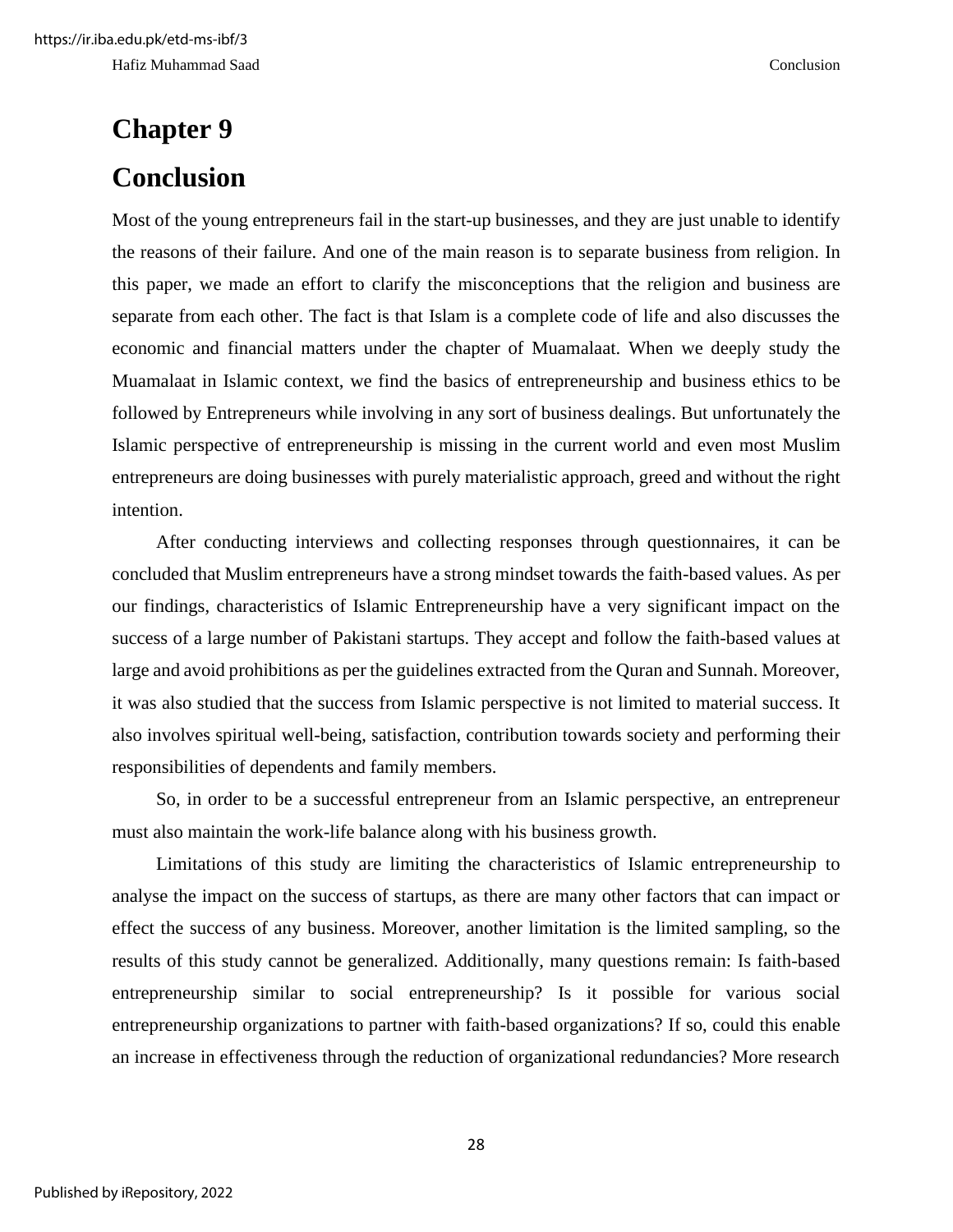attention should be focused on the intersection between social and faith-based entrepreneurship, and its ability to provide significant improvement for the world's social ills.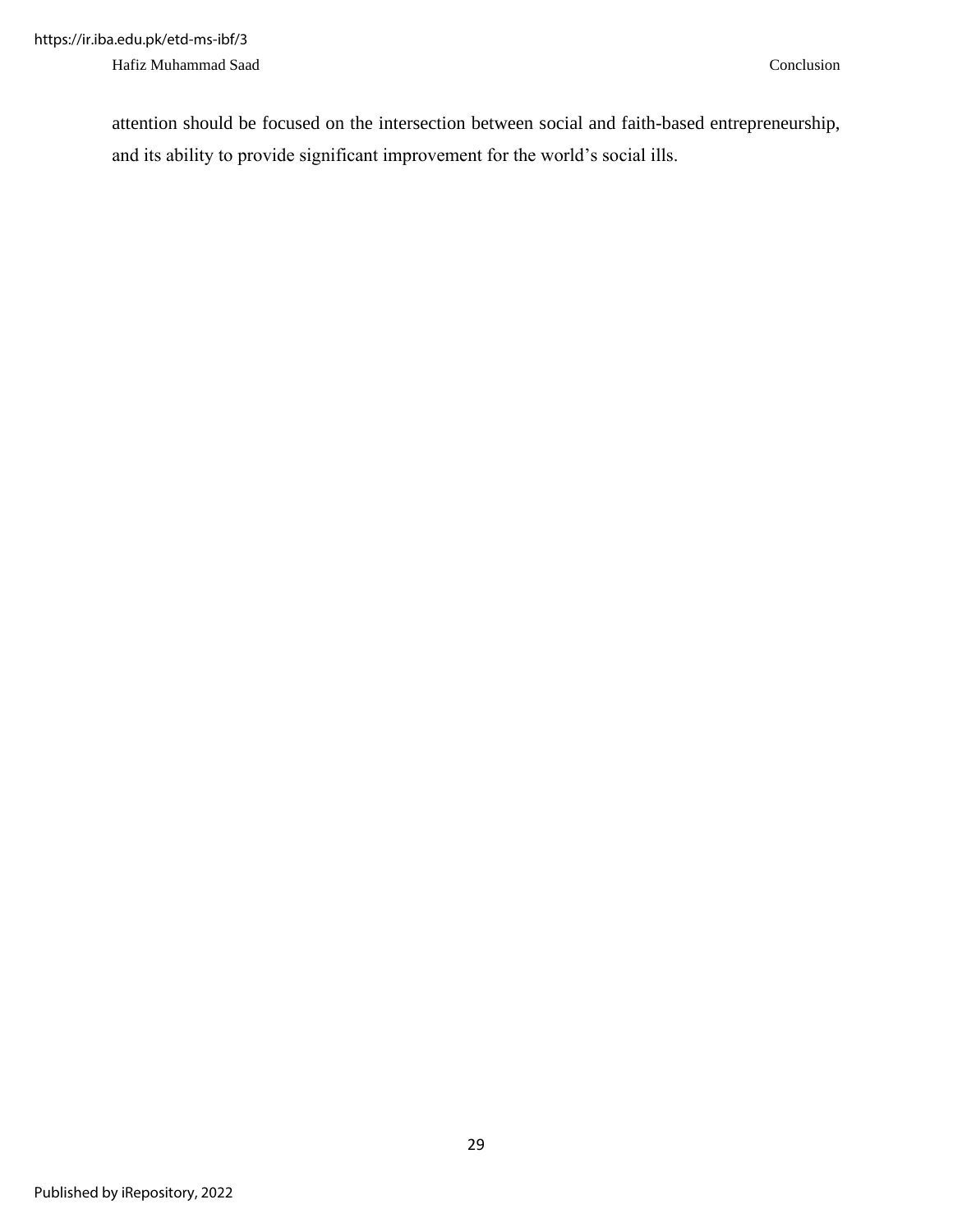### <span id="page-38-0"></span>**References**

- Abdullah, S. (2013). The characteristics of successful entrepreneurs from islamic perspective. *Journal of Islamic and human advanced research*, *3*(6), 322-345.
- Alam, M., Bhuiyan, A. B., & Alam, A. S. A. (2015). Islamic and Social Entrepreneurships for Social Justice: A policy and structural framework for social enterprise economics. *Molla, RI, Alam, MM, Bhuiyan, AB, and Alam, ASAF*, 1-27.
- Ariff, S., Soofi, S. B., Sadiq, K., Feroze, A. B., Khan, S., Jafarey, S. N., ... & Bhutta, Z. A. (2010). Evaluation of health workforce competence in maternal and neonatal issues in public health sector of Pakistan: an assessment of their training needs. *BMC health services research*, *10*(1), 1-9.
- Audretsch, D. B., & Belitski, M. (2017). Entrepreneurial ecosystems in cities: establishing the framework conditions. *The Journal of Technology Transfer*, *42*(5), 1030-1051.
- Borland, C. M. (1975). *LOCUS-OF-CONTROL, NEED FOR ACHIEVEMENT AND ENTREPRENEURSHIP*. The University of Texas at Austin.
- Cavallo, A., Ghezzi, A., & Balocco, R. (2019). Entrepreneurial ecosystem research: Present debates and future directions. *International Entrepreneurship and Management Journal*, *15*(4), 1291-1321.
- Cunningham, J. B., & Lischeron, J. (1991). Defining entrepreneurship. *Journal of small business management*, *29*(1), 45-61.
- Dugguh, S. I. (2014). Entrepreneurship and small business: Strategic approach to alleviating poverty and corruption in Nigeria. *GSTF Journal on Business Review (GBR)*, *3*(1).
- El Junusi, R., & Mubarok, F. K. (2020). Islamic Entrepreneur Resilience Model: Retail Business Survives During Crisis. *Journal of Digital Marketing and Halal Industry*, *2*(2), 89-106.
- Gartner, W. B. (1985). A conceptual framework for describing the phenomenon of new venture creation. *Academy of management review*, *10*(4), 696-706.
- George Stalk, J. a. (2012, January-February). Avoid the Traps That Can Destroy Family Businesses. Harvard Business Review.
- Groth, O. J., Esposito, M., & Tse, T. (2015). What Europe needs is an innovation-driven entrepreneurship ecosystem: Introducing EDIE. *Thunderbird International Business Review*, *57*(4), 263-269.
- Gümüsay, A. A. (2015). Entrepreneurship from an Islamic perspective. *Journal of business ethics*, *130*(1), 199-208.
- Gümüsay, A. A. (2015). Entrepreneurship from an Islamic perspective. *Journal of business ethics*, *130*(1), 199-208.
- Hafidhuddin, D. (2006). *Shariah Principle Management in Practice*. Gema Insani.
- Haron, S. (1990). *Ke arah menjadi usahawan berjaya*. Dewan Bahasa dan Pustaka.